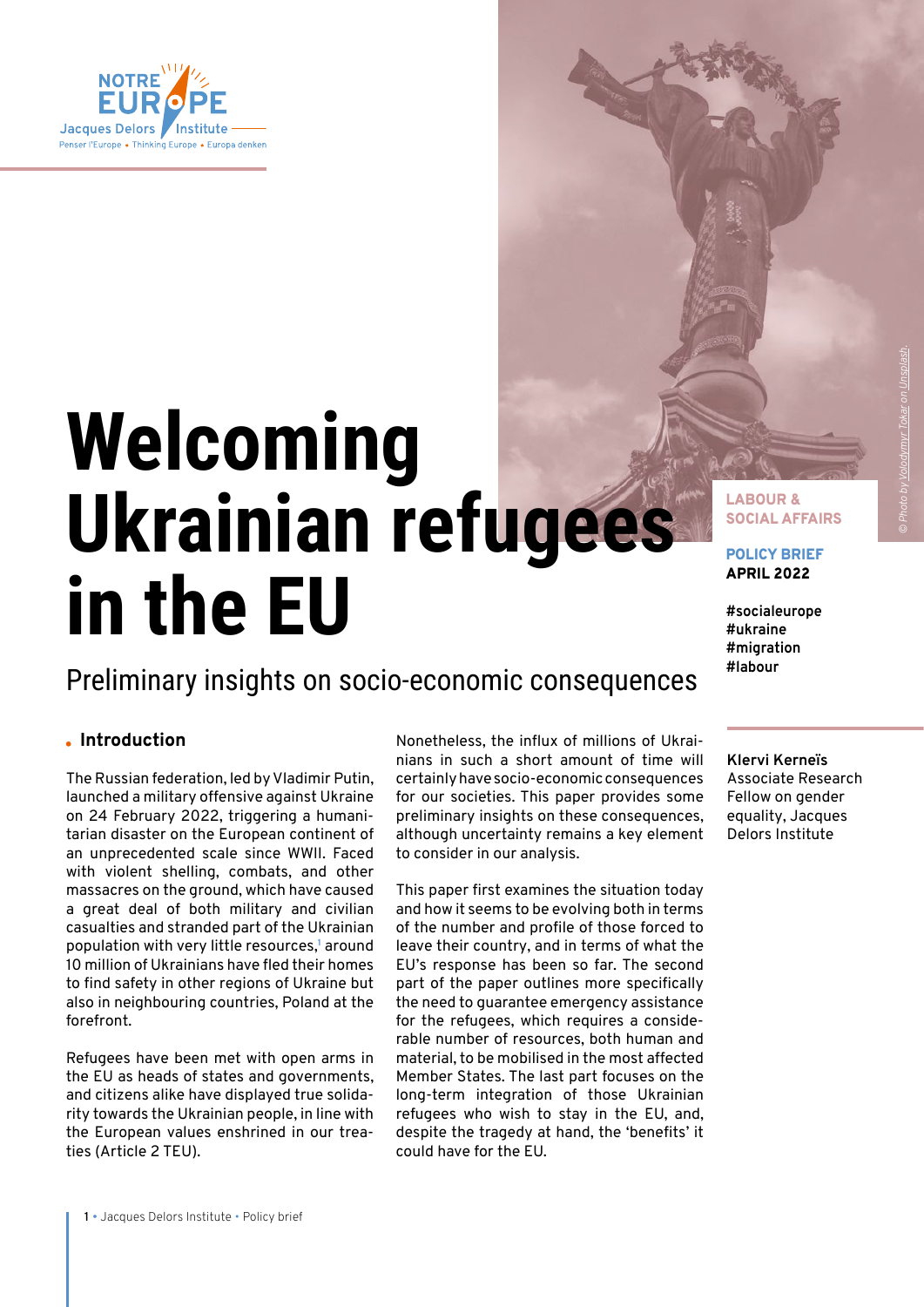### **I What is the situation today?**

According to the United Nations High Commissioner for Refugees (UNHCR), more than **4.3 million people** have been forced out of Ukraine –almost one tenth of the whole Ukrainian population. On top of this, at least an additional 7.1 million have been displaced inside the country,**<sup>2</sup>** mostly from the East, where most of the hostilities have been taking place, towards the central and western regions.**<sup>3</sup>** Refugees crossed borders into **neighbouring countries**, including Member States of the EU. They were **2.5 million to cross the borders of Poland, 660,000 of Romania, 400,000 of Hungary and 305,000 of Slovakia**, the four Member states with a direct border with Ukraine. A great many also went to the Republic of Moldova, as well as Russia or Belarus (see Table 1).

#### **TABLE 1.** Number of refugees crossing neighbouring countries' borders

| Poland         | 2,514,504 |
|----------------|-----------|
| Romania        | 662,751   |
| Hungary        | 404,021   |
| Slovakia       | 304,983   |
| Moldova        | 401,704   |
| Russia         | 350,632   |
| <b>Belarus</b> | 18,060    |

▲Source: [UNHRC, 6 April 2022](https://data2.unhcr.org/en/situations/ukraine)

While about 1.5 million refugees still remain in Poland, many that entered the EU through the border states have moved on to other EU countries. According to EU Commissioner Ylva Johansson, Poland took the bulk of arrivals, but smaller countries like Austria, Cyprus, the Czech Republic and Estonia are also facing a great challenge relative to their size.**<sup>4</sup>**

To put the abovementioned figures into perspective, around 6.2 million people applied for asylum in EU countries between 2014 and 2021 (8 years), 2.5 million in 2015 and 2016 alone, during the peak of the 'refugee crisis'.**<sup>5</sup>** But contrary to the European response of the 'waves' of refugees fleeing Afghanistan, Iraq or Syria, which focused largely on securing the European external borders, the EU Member states have shown true solidarity with the Ukrainian people and refugees. On

4 March 2022, one week after the Russian invasion of Ukraine, the Council unanimously agreed to activate, for the first time since its adoption in 2001 (following the conflicts in former Yugoslavia), the **Temporary Protection Directive**. Under the temporary protection status granted by the Directive, Ukrainian citizens, who, since 2017, already enjoy visa-free travel stays in the EU for up to 90 days, are entitled to certain rights, for at least 1 year and up to 3 years, including the right to have access to suitable accommodation or housing, to receive social welfare and medical care, to study and to work, as well as the right to family reunification and to certain guarantees when it comes to the asylum procedure.**<sup>6</sup>** This marks a true shift in the EU migration policy and will certainly be very useful to ensure decent living conditions for Ukrainian refugees, **800,000 of whom have already applied for this protection**, and this is increasing quickly according to Commissioner Ylva Johansson.**<sup>7</sup>**

In addition, to support Member States in making sure that Ukrainians have access to these basic rights, the EU adopted the **CARE and CARE+ regulations** (Cohesion's Action for Refugees in Europe) to allow for the reallocation of the remaining 2014-2020 cohesion funds (the European Regional Development Fund, the European Social Fund and the Fund for European Aid to the Most Deprived) and to make available around €10 billion from the 2022 Recovery Assistance for Cohesion and the Territories of Europe ('REACT-EU') fund,**<sup>8</sup>** amounting to a total envelop of about €17 billion. In addition, the European Commission, together with the Canadian government, launched a global pledging campaign that raised €9.1 billion, as well as an additional €1 billion in loans from the European Bank for Reconstruction and Development. This money will cater not only the needs of those who fled to the EU (€8.3 billion), but also of those internally displaced in Ukraine (€1.8 billion).**<sup>9</sup>**

While the influx of refugees has been diminishing over the last couple weeks –from about 200,000 refugees every day, to around 40,000– and while many also decided to head back to Ukraine (about 364,000**<sup>10</sup>** since February 24th, although sometimes as a temporary solution to get other relatives to safety for instance), the situation remains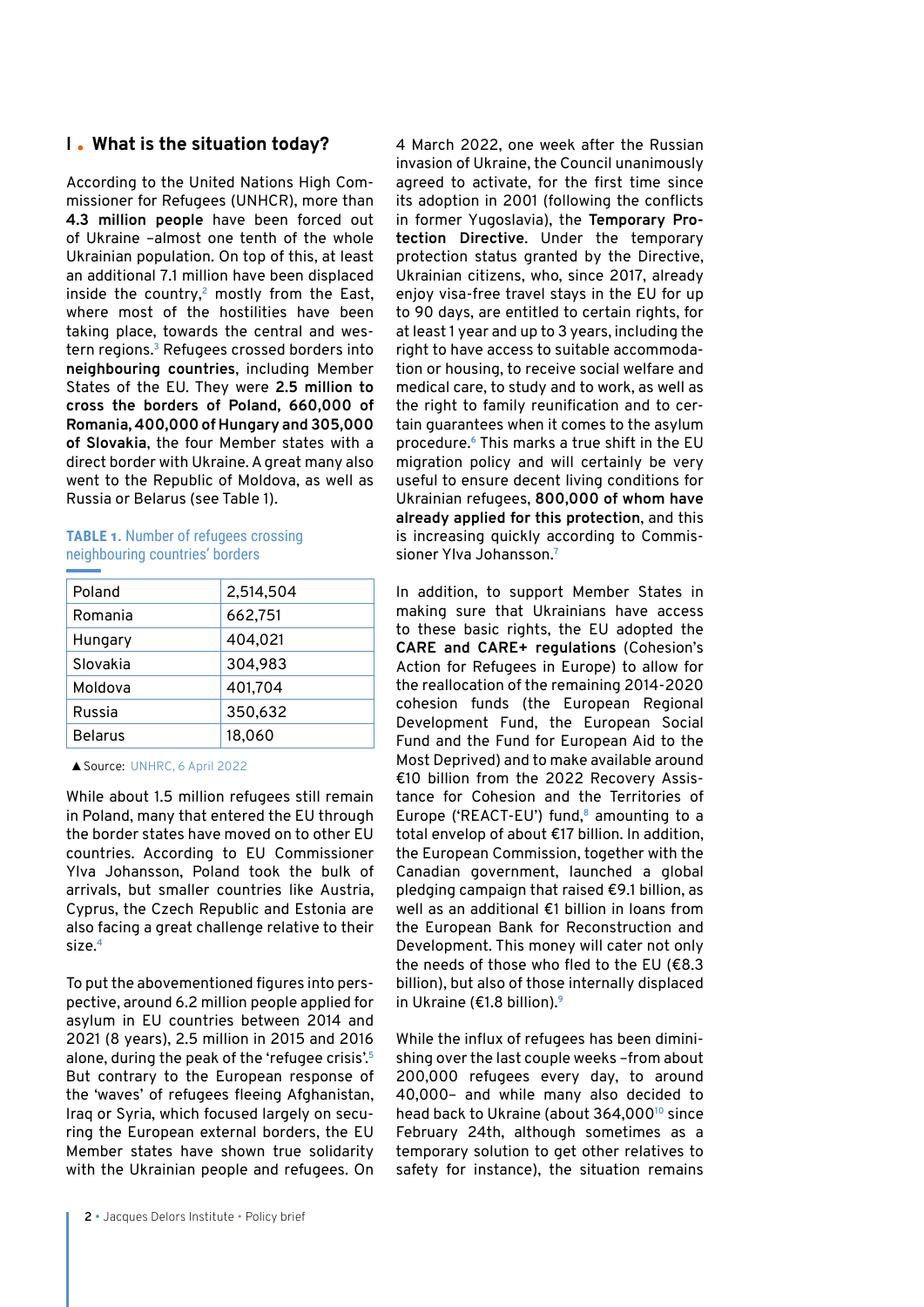very uncertain and could change very quickly depending on the Russian progression in Ukraine. Should the situation deteriorate further, the total number of Ukrainian refugees could continue to increase, adding pressure on already overwhelmed states. While **no plan for reallocation of refugees has been agreed upon** as of yet in the Council of the EU,**<sup>11</sup>** the **Solidarity platform** set up by the EU aims to encourage such reallocation and 'burden sharing' between Member States and partners (UK, USA and Canada).**12** Transfers of people who took refuge in Moldova to EU Member States have also already taken place due to the country's limited resources. In addition, in its "10-Point Plan", the EU committed itself to developing an 'index' to "follow the evolution of arrivals, allowing Member States to objectively assess the pressure they are under as well as providing immediate response in relation to locations under severe strain, at national or, when needed, at European level".**<sup>13</sup>**

But reallocation constitutes a real challenge, and could ultimately remain very limited, as **many Ukrainians, hoping to return home, do not wish to stay away too far from Ukraine and prefer to remain in neighbouring countries**. Furthermore, even in the desirable situation that peace is reached swiftly, going back to their home will take time, and some may find they have little, or perhaps nothing at all, to go back to. As people settle into their new lives –children going to schools, adults finding a job, *etc*.– chances are that many will not return at all. It is admitted that in such situations, at least **one third of refugees will find themselves staying in their host country**, **<sup>14</sup>** meaning that at least 1.4 million Ukrainian refugees might stay in the EU and seek permanent residency.

This could prove to be especially true due to the already close ties between Ukraine and the EU. **Ukrainians are the third largest group of non-EU citizens living in the bloc** (behind citizens of Morocco and Turkey). Their number has been growing steadily for a decade (see Figure 1), from about 700,000 EU residence permits issued to Ukrainian citizens in 2010 to close to 1.3 million in 2019.

#### **FIGURE 1.** Number of Ukrainians holding a valid residence permit in the EU, 2010-2019



▲Source: *Own elaboration based on Eurostat data*, *[MIGR\\_RESVALID](https://ec.europa.eu/eurostat/databrowser/view/MIGR_RESVALID__custom_2505204/default/table?lang=en)*

The number of Ukrainian labour migrants in the EU also increased, from 308,000 in 2011 to 702,200 in 2019,**<sup>15</sup>** making Ukraine **the main source of economic migrants to the EU** (see Figure 2). In 2019, 55% of Ukrainian migrants got their residence permits through work, while 21% came for family reasons (see Figure 3).**<sup>16</sup>**





▲Source: *Own elaboration based on Eurostat data*, *[MIGR\\_RESVALID](https://ec.europa.eu/eurostat/databrowser/view/MIGR_RESVALID__custom_2505204/default/table?lang=en)*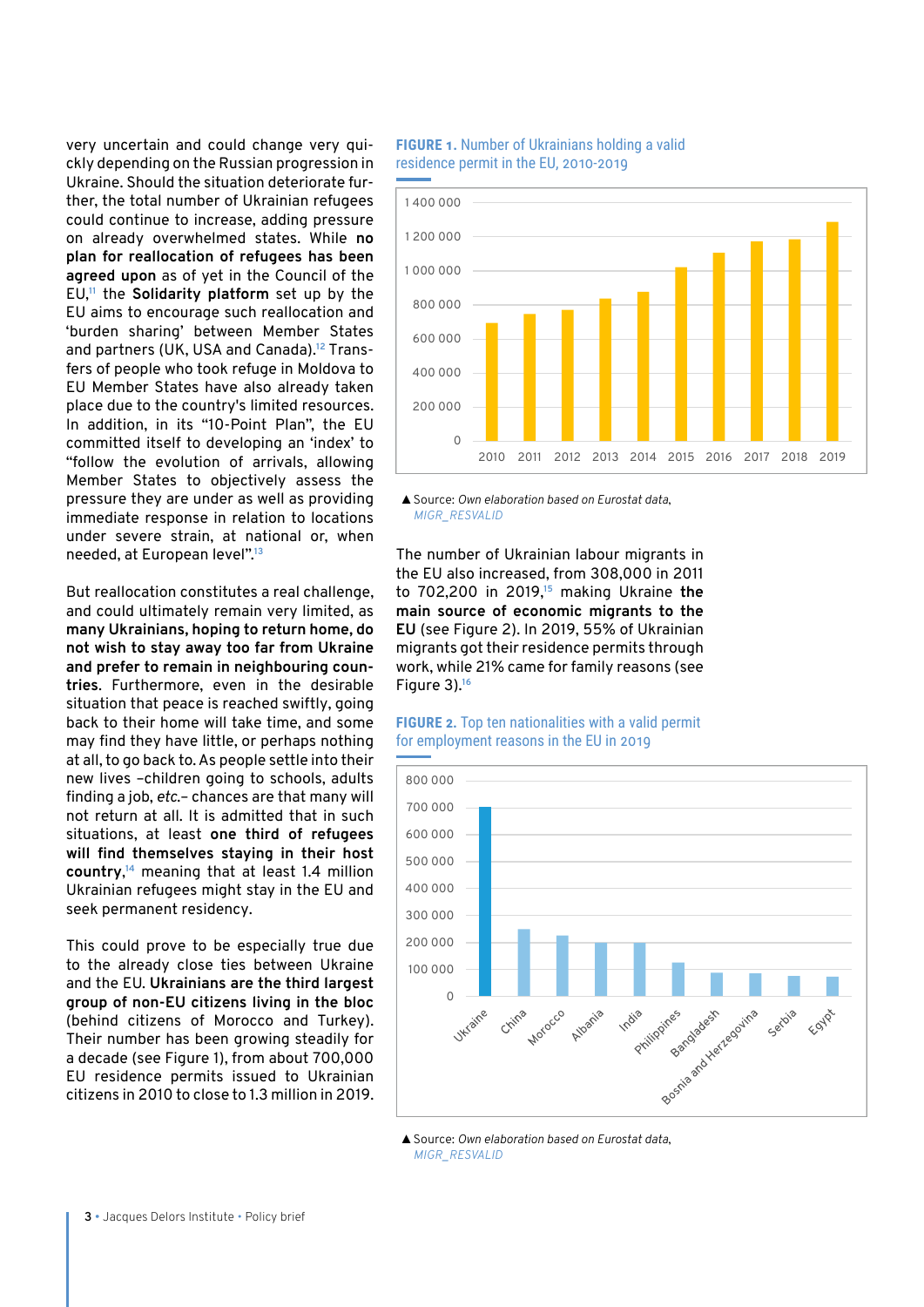

**FIGURE 3.** Top ten nationalities with a valid permit in the EU, by reason, 2019 10

▲ Source: Own elaboration based on Eurostat data, [MIGR\\_RESVALID](https://ec.europa.eu/eurostat/databrowser/view/MIGR_RESVALID__custom_2505204/default/table?lang=en)

The increase in Ukrainian labour migrants to in the EU can notably be explained by the strained bilateral tensions between Ukraine and Russia due to the armed conflict of 2014**<sup>17</sup>** –Russia attracted 43% of Ukrainians working abroad in 2012, versus 26% in 2017– but also by the growth of the Polish economy, the 2017 visa liberalisation and legislative changes facilitating the employment of Ukrainians.**<sup>18</sup>** In 2020, 500,000 residence permits in Poland were for Ukrainians.**<sup>19</sup>** The **Ukrainian diaspora is also particularly strong in Italy, the Czech Republic, Spain and Germany20** with respectively 223,000, 166,000, 95,000 and 80,000 permits issued to Ukrainians.**<sup>21</sup>** Ukraine was also the top country whose citizens received a first resident permit in 2020 in Poland (82% of first time permits), Czechia (54%), Lithuania (44%), Hungary (38%), Estonia (38%) and Latvia (28%).**<sup>22</sup>**

**Before the war, 70% of migrants were men**, **<sup>23</sup>** and the same share came from the western part of Ukraine.**24** Ukrainian emigration tended to be medium and low-skilled, with only 16% of migrants having higher education.**<sup>25</sup>** However, today, the cards have been reshuffled entirely. People are not coming willingly to the EU for employment reasons, but are fleeing a war-torn country, that most probably never intended to leave. Since men aged 18-60 have been temporarily forbidden

to leave Ukraine, the profile of those coming to the EU are very different from previous emigration, being mostly **women, children, older people and people with disabilities**. So far, it is estimated that roughly **half of Ukrainian refugees are children**. **26**

Many Ukrainian refugees of working age have already expressed their wish to find a job in their host country, which is entirely possible thanks to the temporary protection status they enjoy. Nevertheless, it is important to reiterate that these millions of people are not labour migrants or economic migrants, but were forced out of their country suddenly and in very violent circumstances. For the ICMPD (International Centre for Migration Policy Development), **refugees feel pressure to rebuild their lives as quickly as possible, and thus have a high motivation to take up work immediately after their arrival in the host country**. This is not only "out of necessity but also out of the urge to deal with loss and trauma",**<sup>27</sup>** which also poses some risks. Therefore, while we know that labour market integration is paramount to migrants' integration and well-being inside a new country, Member States should in priority focus their efforts on providing refugees with basic needs.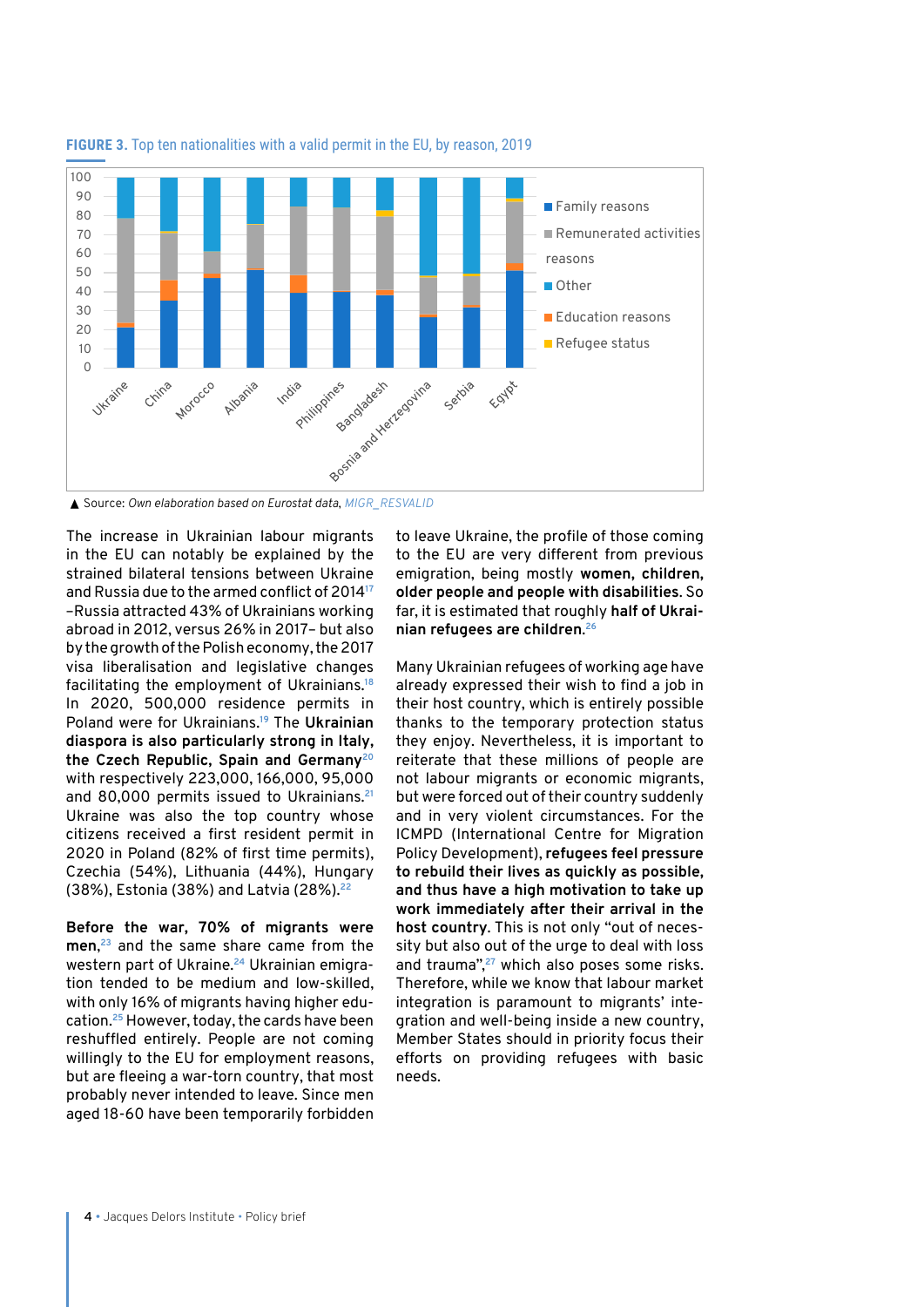#### **II Guaranteeing emergency assistance for Ukrainian refugees**

Member States are faced with the challenge of providing adequate reception for millions of people, which includes shelters, food, clothing, sanitation as well as medical care.

While transfers of Ukrainians in need of urgent medical attention have already taken place between Member States, **the EU is setting up a solidarity mechanism to transfer Ukrainian patients**. **28** The EU is also working to ensure access to vaccination against infectious diseases, especially for children, as well as to mental health initiatives.**<sup>29</sup>** Since Ukraine has very high rates of HIV cases, Member States should ensure treatment continuity. But treatment continuity should apply to all chronic diseases and all patients in need of long-term care; and high levels of need are to be expected since there are many older people among the refugees. It would also be crucial to take into account the situation of women. **Around 80,000 women refugees are due to give birth within the next three months**. **<sup>30</sup>** They must receive comprehensive and quality obstetric care, including in case of complications during or after the pregnancy. It is also imperative that women have access to sexual and reproductive health services, including contraception, but also safe abortion, a right that is virtually outlawed in Poland today.

Emergency assistance also includes security for refugees, which are especially vulnerable since most of them are women and children. There are already **reports or suspicion of human trafficking** (eg. disappearances at the border) **and sexual violence** (eg. rapes), be it at hubs, especially train stations, where men come to pick up women and children with false intent, within refugee camps, or in the homes of private individuals sheltering them. The grassroot solidarity displayed by everyday citizens, albeit welcome, increases these risks exponentially, in particular for those with no relatives in the host country. But it is also worth noting that **Ukrainians were already the top 5 citizens being trafficked in the EU before the war**, meaning that organised criminal channels already exist and will likely be used in this new context (or are already being used). To tackle this, the EU activated its network of national

anti-trafficking coordinators one week after the war broke out, and is also coordinating police efforts. Europol staff have been mobilised at the Ukrainian borders –already in Lithuania, Poland, Romania, Slovakia and Moldova, and soon in Hungary– to support national investigations.**<sup>31</sup>**

The reception of such a number of refugees comes with tremendous financial costs. Providing emergency shelter, distributing food, clothes and sanitary products, and ensuring security requires daily work, huge amounts of resources and very high coordination levels between local authorities, NGOs and other stakeholders. As the citizens who volunteered in the first days or weeks to help refugees will gradually have to scale back their efforts, more and more will rest on the shoulders of organisations present on the ground. It is thus crucial to **ensure that civil society is supported financially**.

Furthermore, in a joint letter addressed to the European Commission, Poland and Germany said that the financing needs of both countries amounted to billions of euros, already at least €2.2 billion for Poland.**<sup>32</sup>** They also suggested giving each refugee an amount of €1,000 for the first six months of their stay. Indeed, **minimum welfare support directly to refugees** needs to be provided as quickly as possible if they are to move beyond the stage of temporary reception. This minimum support should be granted to all regardless of their situation in the host country (eg. being employed or not).

In addition, emergency shelters should only be used in a temporary manner and Member States should make sure that refugees have access to **decent housing solutions, like through social housing**. This will become increasingly important since we know that while the first arrivals were mostly made up of Ukrainian refugees that already had contacts or relatives in the EU, as well of many third country nationals, most of whom managed to return to their home countries, **refugees that are now entering the EU often do not have any contact point in the host country**, meaning no place to live apart from the already overcrowded emergency shelters. This might however constitute a real challenge looking at the housing market in the EU and at homeless services that were already struggling to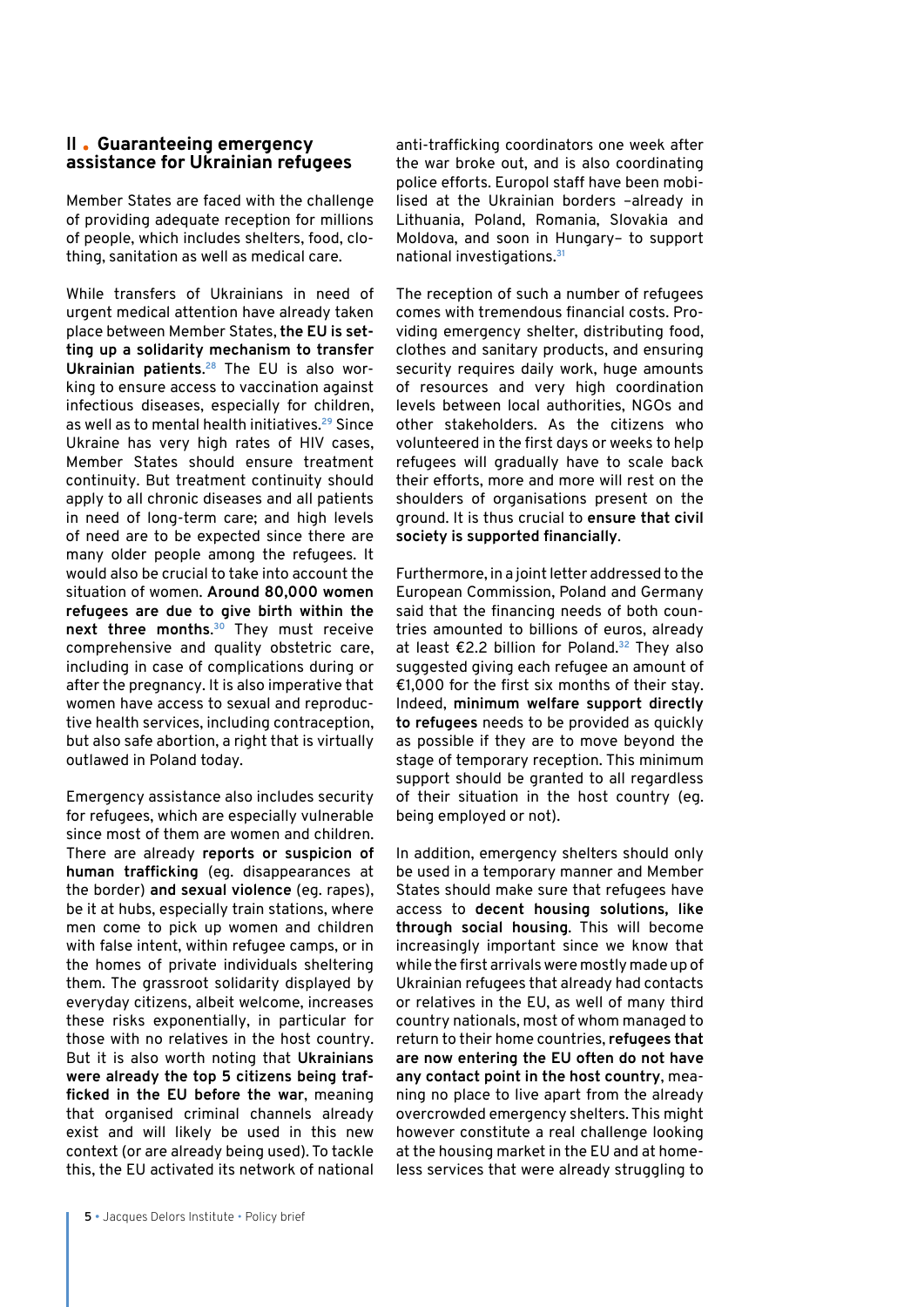cope with the level of needs within Member States before the war.**<sup>33</sup>**

Education is also a major issue. Experts have underlined "how important a school routine is for children, as it can support them emotionally during an overwhelming and frightening time".**<sup>34</sup>** The number of children with a right to schooling among Ukrainian refugees is in the millions. According to the Polish Minister of Education, 130,000 Ukrainian children had enrolled in Polish schools as of March 30th, including 20,000 in preschool and 85,000 in primary schools.**<sup>35</sup>** This number grows by 10,000 children every day. To guarantee **educational continuity for Ukrainian children**, additional resources need to be mobilised for the most affected education systems in the EU, in particular to increase the capacity of teaching staff, especially Ukrainian-speaking staff, to pay for additional infrastructure and equipment, to provide teachers with the adequate training to deal with the arrivals of Ukrainian children, and to provide pupils with psychological care and language classes. **Ukrainian teachers who have fled the country could help in this regard –after having received the adequate care and support–** provided it is possible to identify them quickly. At the same time, Ukrainian teachers that live or that have been displaced in less affected regions in Ukraine could also help guaranteeing educational continuity thanks to digital tools, which had already begun to be deployed due to the pandemic. The EU is providing support in this regard through the School Education Gateway, which supports teaching staff in EU countries for the integration of young Ukrainian refugees (exchange of best practices, training courses) and lists online educational resources available in Ukrainian.**<sup>36</sup>**

Lastly, given the large number of women that fled Ukraine with young children, **access to affordable childcare and pre-school education** will be essential to enable their participation in the job market. **<sup>37</sup>** This is especially true since **many women are not only coming with their own children, but also with children of their relatives or friends**.

The European Commission's Communication "Welcoming those fleeing war in Ukraine –readying Europe to meet the needs" addressed most of the abovementioned challenges as it aimed to ensure that refugees can effectively access the rights that they are entitled to under the temporary protection status.**<sup>38</sup>** It also underlined solutions for financial assistance at EU-level, in particular the CARE initiatives that we presented earlier. However, according to the OECD, "the cost for processing and accommodating asylum seekers for the first year in 2015-16 was estimated to be around €10,000 per application, and up to €12,500 per refugee in national studies for Germany", which could result **in a direct first year cost of at least €37.5 billion for 3 million refugees (around 0.25% of EU GDP)**, **<sup>39</sup>** and of 50 billion for 4 million refugees (0.35% of EU GDP). As the number of refugees has continued to increase significantly, so should the projected costs. The funds mobilised through the CARE initiatives and the Stand Up For Ukraine Campaign, altogether amounting to €25.3 billion, would only cover between half and two thirds of the total projected costs for the first year. While the deviation of cohesion policy is welcome, since the money would have otherwise been lost**<sup>40</sup>** –especially when we look at the low absorption rates of some of the frontline countries, especially Slovakia and Romania (53% and 55% of 2014-2020 funds spent by 2021)**<sup>41</sup>**– relying on the 2021- 2027 cohesion envelop would stray away from the funds' original objective of reducing regional disparities within the EU.**<sup>42</sup>** While resorting to other flexibility and special instruments included in the EU Multiannual financial framework (MFF) should be envisaged,**<sup>43</sup> new funds, to deal specifically with this crisis, may become necessary**. Lastly, **extending flexibility to the Recovery and Resilience Facility** set up during the Covid crisis should focus on strengthening the overall capacity and quality of Member States' social services in light of this new crisis. In this respect, the arrival of Ukrainian refugees, like the pandemic before it, demonstrated the importance of social expenditure and investment in the EU. As many of our social services –health, education, housing, welfare systems– were already facing tremendous pressure and difficulties before the war and before the pandemic, this new crisis will put additional pressure on them. While the need for a more equal 'distribution' of refugees has been pointed out earlier in this paper to prevent this (together with the limitations that come with it), we also need to **make the**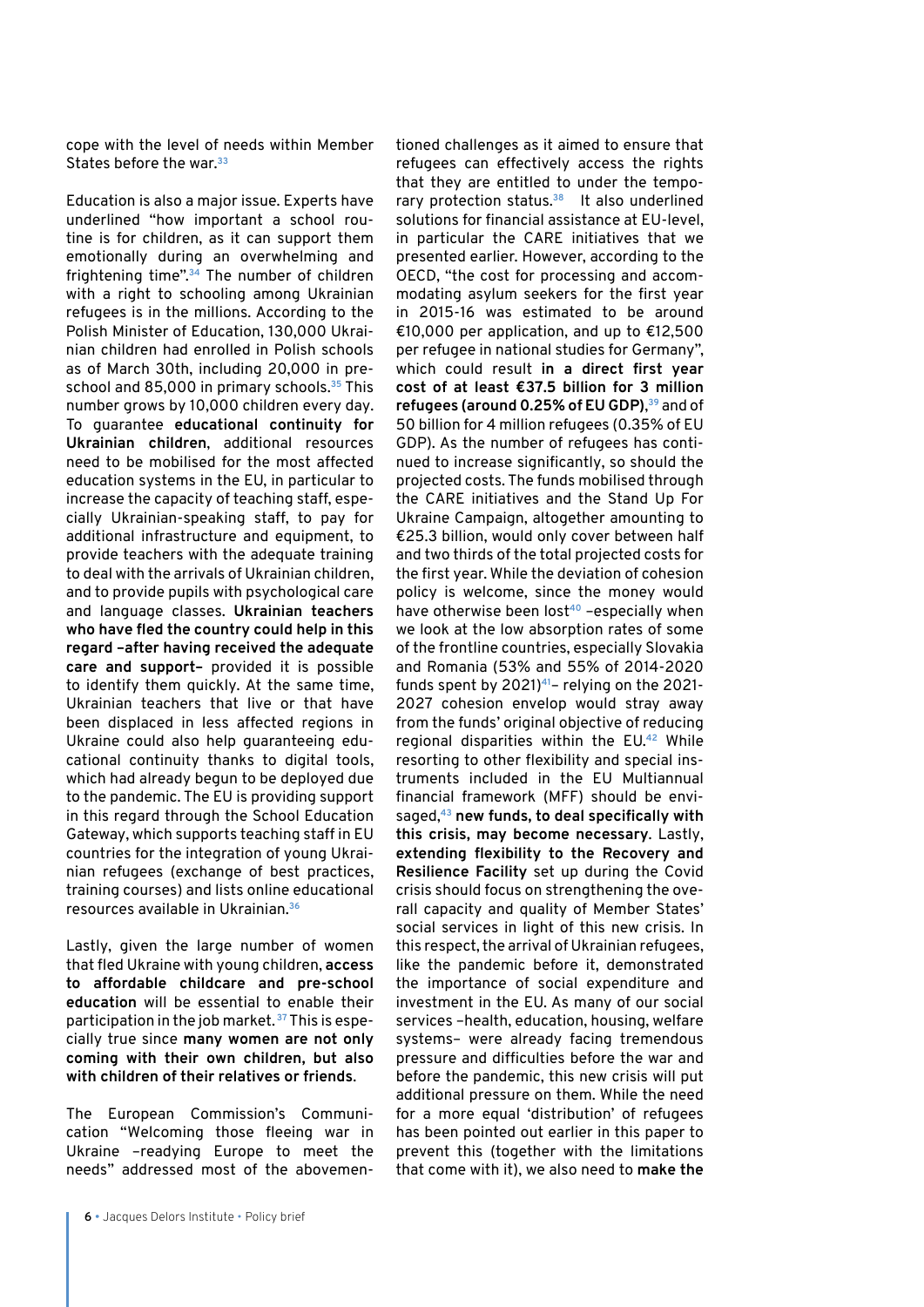**resilience of our social systems a priority**. Additional social investment should thus be encouraged at EU level, as well as urgent new rules for the EU's socio-economic governance system, to put social and economic objectives on an equal footing.

#### **III Labour market integration of Ukrainian refugees**

The Temporary Protection Directive grants people the **right to employment, self-employment as well as vocational training**. Access to the labour market is often decisive for the **successful integration of migrants and refugees**, allowing them to be economically independent and to build social relations with the local population. In Germany, many asylum seekers were not allowed to work while their cases were being processed –which took sometimes years– leaving many impoverished and isolated in their new country. On top of driving integration, having migrants accessing employment reduces "the economic burden in the hosting communities",**<sup>44</sup>** especially the pressure on national welfare systems.

In this section we look at data about the Ukrainian workforce, in particular the role played by women, to try to understand the economic status of refugees coming to the EU. We then examine how the arrivals – and subsequent settlement– of Ukrainian refugees can also be an opportunity for the EU, to **address labour shortages** and **tackle the demography challenge**.

#### I **DATA ABOUT THE UKRAINIAN WORKFORCE**

While there is obviously no statistics available yet on the education levels and occupations of those who fled Ukraine, looking at data from the Ukrainian labour market before the war may provide some insights. Since most of the Ukrainian population of working age coming to the EU will be women, it must be noted that **the employment rate of Ukrainian women is low**, 50.4% for women aged 15-70, compared to 61.5% for men,**<sup>45</sup>** mostly due to the inactivity of young women (aged 25-39) with family responsibilities compared to higher employment rate for men in this age group –on average 63.6% versus 82.3%. High inactivity is also due to a great number of pensioners, men and women, that are of working age,**<sup>46</sup>** while informal work represents 20% of employment in Ukraine, but mostly concerns men (60%).**<sup>47</sup>** Both youth unemployment and the share of young people not in education, employment, or training are higher for women than for men (20.3% and 19% respectively).**<sup>48</sup>**

**Ukraine has extremely high levels of literacy**, almost 100% according to UNESCO reports.**<sup>49</sup>** "Formal educational attainment in Ukraine is very high. Around 48% of the population has a higher education level."**<sup>50</sup>** But at the same time, the rate of **participation in adult learning is very low**, standing at 0.9% in 2019**<sup>51</sup>** and education and training are mostly focused on theory rather than on the skills relevant to the workplace,**52** leading to significant skills mismatches in the country. And indeed, "education does not lead to better labour market outcomes as unemployment rates do not vary significantly across groups with different educational attainment".**<sup>53</sup>**

Gender segregation is also very common, from the choice of the field of study –women are more likely to study healthcare and education**<sup>54</sup>**– to the subsequent choice of occupation. For instance, women represent 83% of health and social care workers in Ukraine.**<sup>55</sup>**

#### I **ADDRESSING SKILLS SHORTAGES: STATE OF PLAY, SKILLS MATCHING AND RETRAINING.**

The influx of new people into the EU workforce may also be seen as an 'opportunity' to **address labour market needs, in particular to help fill skills shortages**. This is in line with the agenda of the European Commission, as it proposed a 'talent and skills package', including an EU talent pool, as a follow-up to the New Pact on Migration and Asylum, to develop the potential of legal migration in the EU in terms of skills availability. Indeed, 77% of companies in the EU report difficulties to find staff with the required skills,**<sup>56</sup>** which they consider to be the main obstacle to investment –Austria, Czechia, Poland, and Slovakia are among the top ten countries with the stronger reported skills constraints.**57**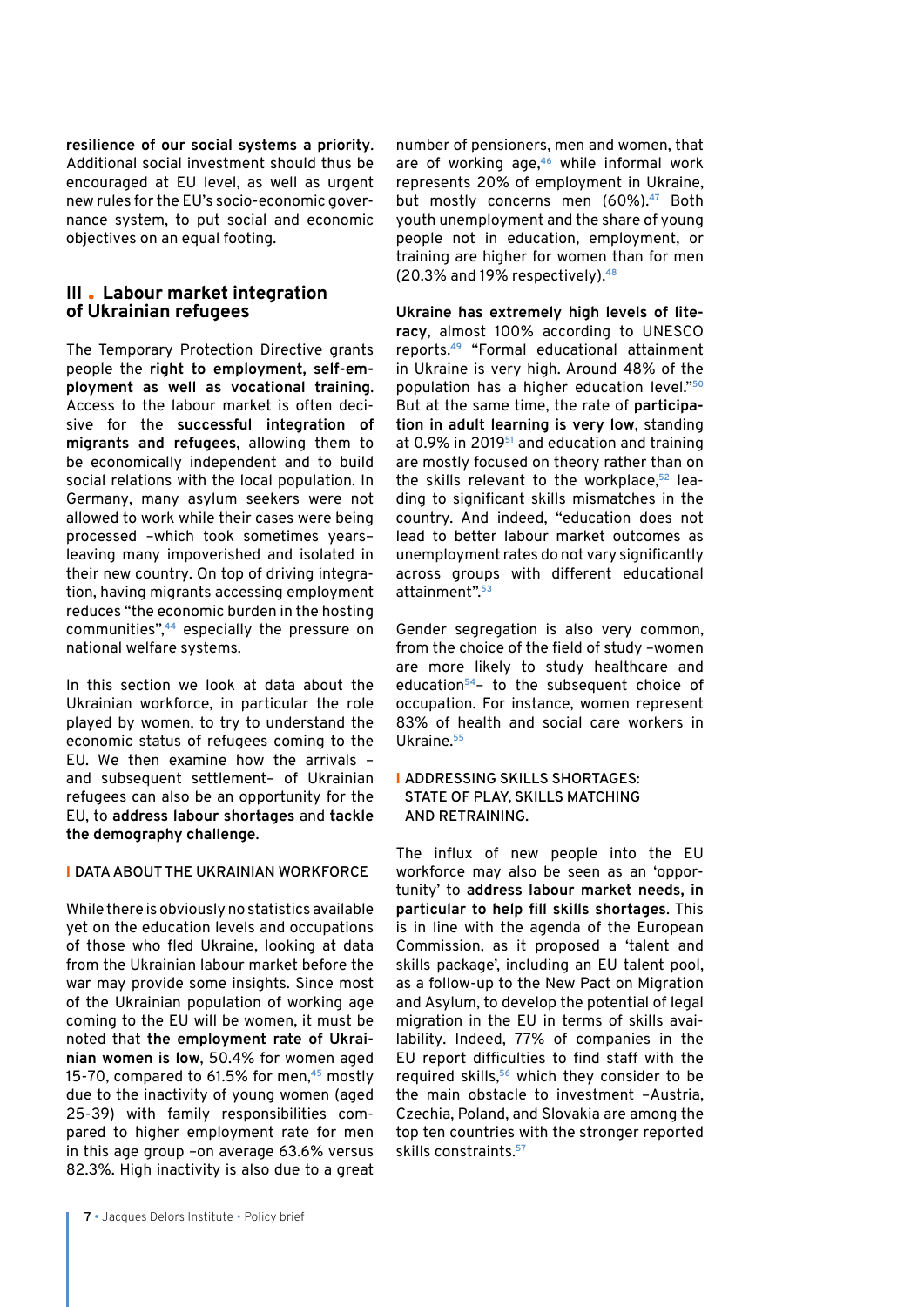*State of play* –A recent report from the European Labour Authority (ELA) gives us an overview of on the shortage occupations in the EU, and can provide some guidance to identify Ukrainian refugees that are more likely to find work, those who might find work more easily in another country where their skills might be more needed, and finally those who might have had a job in Ukraine with little demand in the EU and need to be upskilled or retrained accordingly.

In the EU, the most reported shortage occupations are listed in the table below (see Table 2, next page). These can be summed up into four main groups, namely healthcare-related occupations, software professionals, construction, and engineering craft workers.**58** Apart from healthcare-related occupations, the great majority of shortage occupations in the EU are male-dominated, with female representation at best "in the low 20s and in many cases is virtually absent".**<sup>59</sup>** As similar patterns of occupational gender segregation seems to exist in Ukraine and in the EU, this means that Ukrainian refugees –like female workers in the EU– may be facing disadvantages on the labour market and be more vulnerable to unemployment or to poorer working conditions.

However, looking at occupations identified as severe shortages, female representation rises from 29% to 38%. This is mostly because the severe shortages also include the five healthcare-related occupations listed as widespread shortages, as well as two other female-dominated occupations that are home-based personal care workers and contact centre information clerks.**<sup>60</sup>** This is partly due to the COVID-19 crisis, which has boosted the demand for such skills. Severe shortage occupations also include four of the five software occupations, also driven by the pandemic.

There is also a strong concentration of medium-level vocational qualifications (construction, engineering) in labour shortages, while higher education seems to be both associated with labour shortages and labour surpluses in the EU, providing evidence, that despite of overall trend of labour polarisation in the EU, medium-skilled workers in in-demand sectors like construction or engineering will likely have better employment prospects that those with higher degrees in fields like humanities.**<sup>61</sup>**

This data on labour shortages fully applies to the Member States that are receiving a great number of Ukrainian refugees,**<sup>62</sup>** as they record the strongest shortages in craft trade workers (incl. construction) and professionals (incl. health, ICT and engineering professionals) (see Figure 4).





▲ Source: Own elaboration based on data from the 2021 ELA Report on Report on Labour Shortages and Surpluses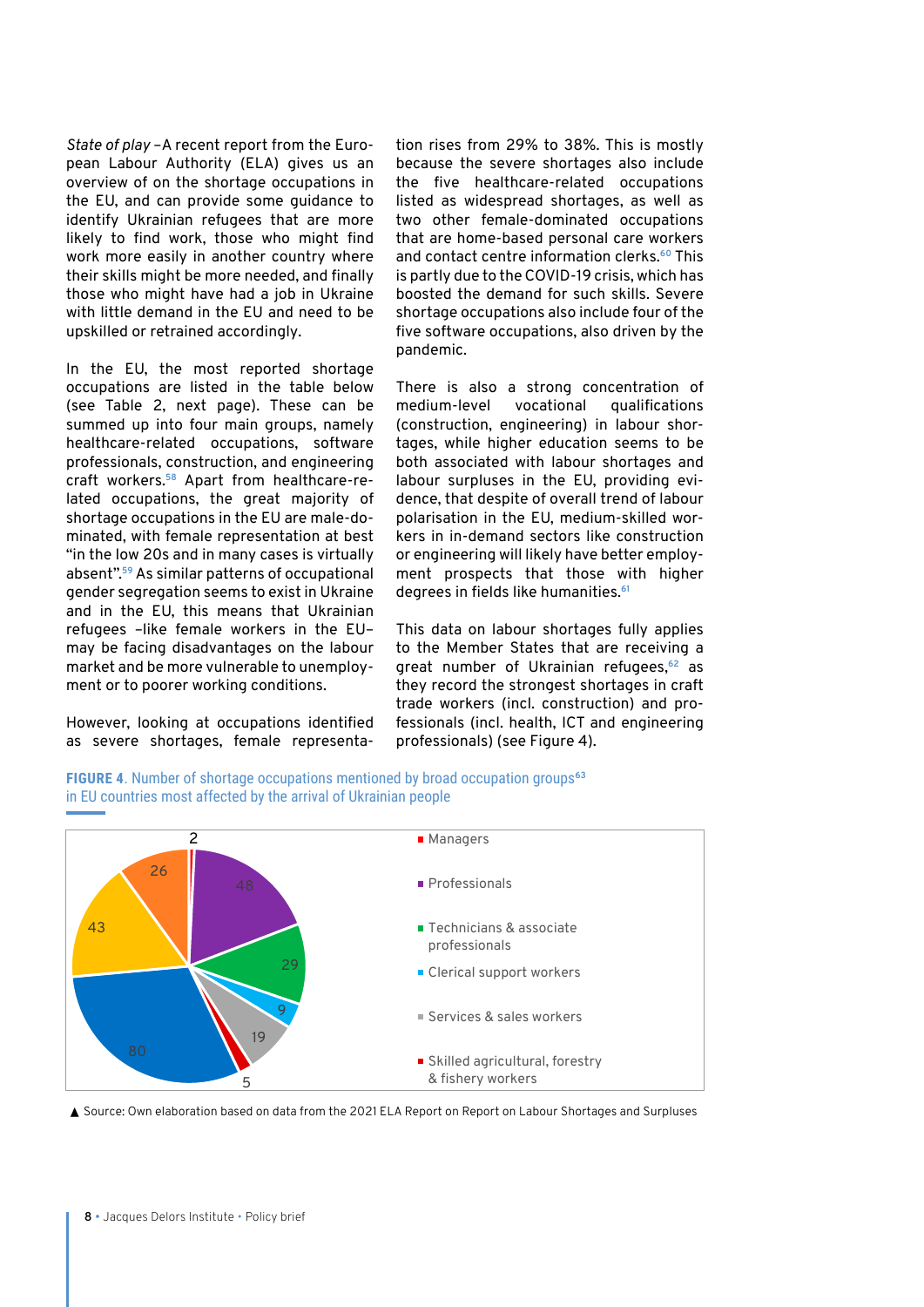**TABLE 2.** Most often reported shortage occupations in the EU, incl. highest magnitude shortages, 2020-2021

| <b>Occupation</b>                                     | <b>Number of</b><br>reporting<br>countries | Occupation                                                        | Number of repor-<br>ting countries |
|-------------------------------------------------------|--------------------------------------------|-------------------------------------------------------------------|------------------------------------|
| <b>Plumbers and Pipe</b><br><b>Fitters</b>            | 19                                         | <b>Applications Program-</b><br>mers                              | 11                                 |
| <b>Nursing Professionals</b>                          | 18                                         | <b>Health Care Assistants</b>                                     | 11                                 |
| <b>System Analysts</b>                                | 17                                         | Motor Vehicle Mechanics,<br>Repairers                             | 11                                 |
| <b>Welders and Flame</b><br>Cutters                   | 17                                         | <b>Nursing Associate Profes-</b><br>sionals                       | 11                                 |
| <b>Heavy Truck and Lorry</b><br><b>Drivers</b>        | 16                                         | <b>Specialist Medical Practi-</b><br>tioners                      | 11                                 |
| <b>Civil Engineers</b>                                | 14                                         | Civil Engineering Techni-<br>cians                                | 10                                 |
| <b>Software Developers</b>                            | 14                                         | <b>Metal Working Machine</b><br>Tool Setters / Metal wor-<br>kers | 10                                 |
| <b>Carpenters and Joiners</b>                         | 13                                         | <b>Toolmakers and Related</b><br>Workers                          | 10                                 |
| <b>Concrete Placers and</b><br><b>Finishers</b>       | 13                                         | Accountants                                                       | 9                                  |
| <b>Generalist Medical Prac-</b><br>titioners          | 13                                         | Air Conditioning/Refrige-<br>ration Mechanics                     | 9                                  |
| Agricultural & Industrial<br><b>Machinery Workers</b> | 12                                         | Cooks                                                             | 9                                  |
| <b>Bricklayers and Related</b><br><b>Workers</b>      | 12                                         | Roofers                                                           | 9                                  |
| <b>Building and Related</b><br>Electricians           | 12                                         | Software Developers nec                                           | 9                                  |
| <b>Electrical Mechanics and</b><br><b>Fitters</b>     | 12                                         | <b>Web and Multimedia</b><br>Developers                           | 9                                  |

High magnitude shortages reported in 7-9 countries

High magnitude shortages reported in 5-6 countries

High magnitude shortages reported in 4 countries

▲ \*Other severe labour shortages that were not included in the most widespread shortages:

| <b>Contact Centre Informa-</b> | <b>Home-based Personal</b> |
|--------------------------------|----------------------------|
| tion Clerks                    | Care Workers               |

▲ Source: European Labour Authority (ELA), Report on Labour Shortages and Surpluses, November 2021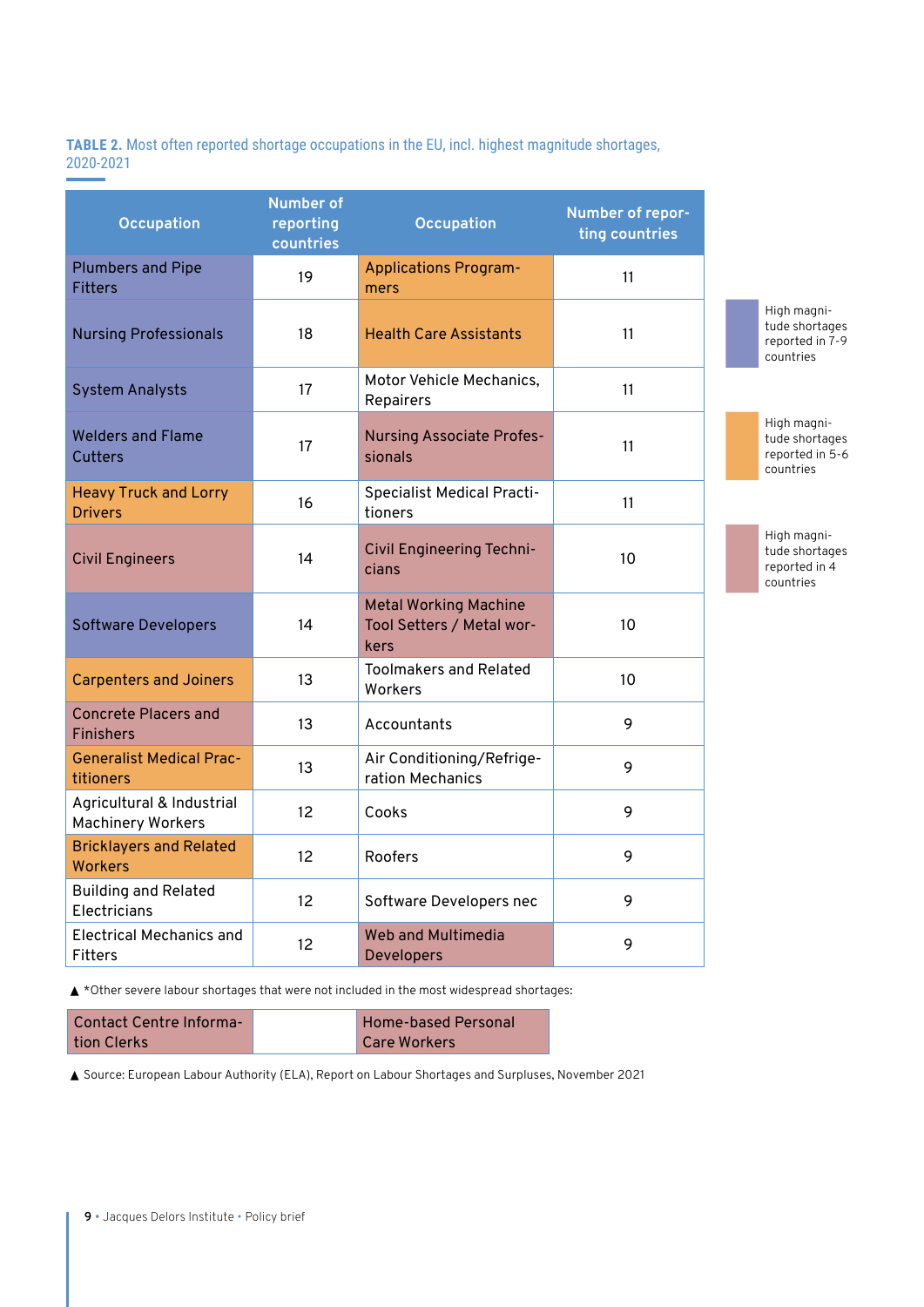Migration can be a solution to alleviate labour shortages in the EU. According to the ELA, "many of the countries which reported shortages have a very low share of immigrants working in the skill group where the shortages were identified",**<sup>64</sup>** such as Poland, Hungary, Romania, Slovakia and Bulgaria. In addition, as pointed out in the report, the fact that "several elementary occupations such as cleaners, boners, building labourers and farm workers have relatively high shares of migrant workers suggests that some jobseekers in the domestic labour force may consider such jobs to be unattractive, and this may give rise to shortages".**<sup>65</sup>**It is indeed widely acknowledged that "highly educated migrants are more likely than average to be over-qualified for the job they are doing",**<sup>66</sup>** in particular women.**<sup>67</sup>** Already before the war, **only 27% of Ukrainians working abroad stated that they worked in jobs that were in accordance with their qualifications, and 36% in jobs that did not require any qualification**. **<sup>68</sup>** This phenomenon may lead to a "depreciation of [migrants'] skills"**<sup>69</sup>** and reduce their chances to improve their economic situation.**<sup>70</sup>**

*Skills matching* –To prevent this, **skills matching will be a very important aspect of the integration of Ukrainian refugees on the labour market**. The first step is the recognition of the skills that Ukrainian refugees possess. On 5 April 2022, the European Commission proposed a Recommendation to organise the recognition of professional qualifications for people enjoying temporary protection, in particular for regulated occupations. It calls on Member States to "reduce the formalities for recognition of professional qualifications to a minimum", to be flexible (only ask for essential documents, accept digital format, reduce or eliminate fees, set-up fast-track procedures, etc),**<sup>71</sup>** and to support the National Academic Recognition Information Centres (NARIC) so that they are able to deal with the recognition requests rapidly. The text also presents the digital tools already available to help Member States in this regard, like the hub created by the European Training Foundation to support the recognition of qualifications from Ukraine, the possible use of European Digital Credentials for Learning to reissue degrees in digital format, as well as the Commission's e-translation tool to deal with diplomas in Ukrainian or Russian. The Recommendation

focuses on healthcare and education to meet the needs of people fleeing the war.

Firstly, it puts a special emphasis on paediatrics and mental health services, but also reminds of the existing minimum training requirements for some healthcare professions (eg. general and some specialised doctors, nurses responsible for general care, dental practitioners, midwives, pharmacists). This will be a crucial element because healthcare occupations have been identified as severe shortage occupations in most Member States. Moreover, due to the overrepresentation of women in this field in Ukraine, and the underrepresentation of women in any other labour shortage occupations in the EU, it is likely that **refugees that held healthcare related occupations back in Ukraine will be the main 'source' of people that can fill labour shortages in the EU**. **<sup>72</sup>** These people should however **care in priority for other Ukrainian refugees**, to help in particular with the language barrier. which is a crucial element to make sure those receiving care are fully informed about their treatment.**<sup>73</sup>**

Secondly, the text recommends **making the best use of teachers among the displaced** to ensure governments have the capacity to provide children with the best possible education at all levels (early childhood education and care, primary, secondary, vocational, and higher education), by facilitating their employment and providing them with language training. This can prove extremely useful for schools which have received Ukrainian children.

Lastly, the Recommendation insists on the sharing of information on Ukrainian qualifications and the Ukrainian education system between Member States. European cooperation will also be crucial to encourage people with specific qualifications to move to another EU Member State where their skills might be more in-demand. Even though data indicates that most shortages are ubiquitous in the EU, meaning that the potential for such cross-border matching remains limited, the scale of **the arrivals of Ukrainian refugees in some EU countries, where the demand might be saturated, does call for an effective EU cooperation**. The European Labour Authority could play a role in this regard.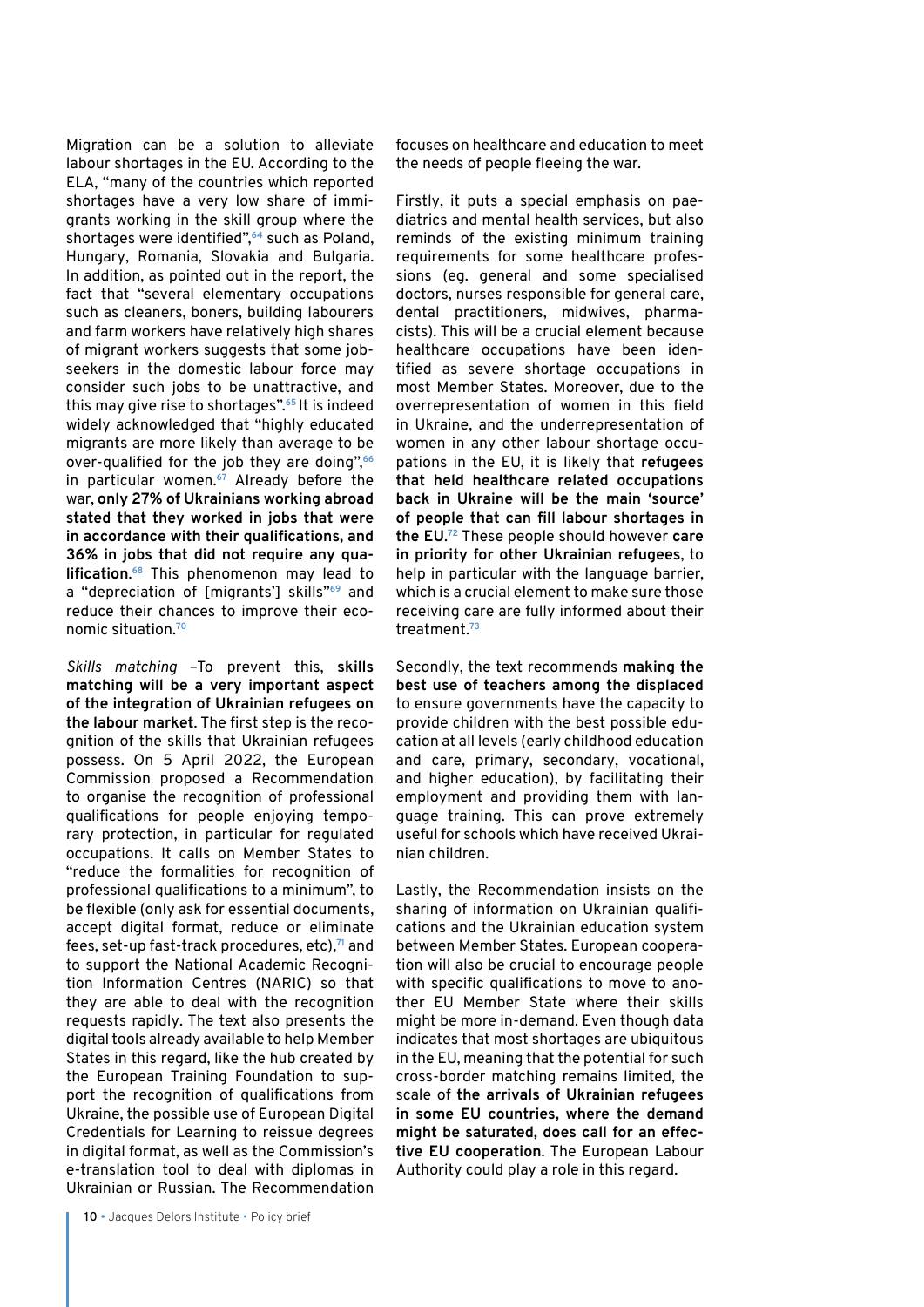But public employment services at national level will without a doubt be on the frontline to "act as matchmakers on the labour market" and make sure the skills of those newly arrived are put to good use.**<sup>74</sup>** Ensuring the efficiency of such services is thus crucial, to identify those with the most urgently needed skills (language skills, care and healthcare, education, etc.), but also to help with the labour market integration of the rest of the displaced population. Already existing fast-track integration procedures should be set up in this regard, taking example on the Swedish model for instance,**<sup>75</sup>** or any best practice from other EU Member States. Cooperation of public employment services with social partners, companies, civil society and the Ukrainian diaspora should be encouraged as well, to identify opportunities for Ukrainian refugees. **Temporary agencies could play an important part**, as some reports seem to indicate that, for now, Ukrainians are mostly interested in short-term employment.**<sup>76</sup>** Some temp agencies have already opened their doors to Ukrainian refugees, such as Adecco, the global temporary agency, which launched a recruitment site dedicated to the employment of Ukrainian refugees.**<sup>77</sup>**

*Retraining* –However, while skills matching is important, it is also likely that many refugees will have previously worked in what are labour surpluses in the EU, making them more vulnerable to unemployment,**<sup>78</sup>** or that they might not have been working at all. This is more than probable as many Ukrainians, despite having achieved a higher education level, may not have the skills required on the labour market, but also as there were very high rates of women and of older people of working age who were not active on the Ukrainian labour market. Refugees fitting these profiles and wishing to take up work in the EU will therefore **need to upgrade their skills and/or to be retrained**.

The Temporary Protection Directive includes not only a right to access employment but also to engage in "activities such as educational opportunities for adults, vocational training and practical workplace experience".**<sup>79</sup>** Member States should thus make sure to **include Ukrainian refugees in their current lifelong learning system**. Already existing schemes, including targeted ones (eg. for low

skilled people), should be extended to those benefitting from the Temporary Protection status, but more generally, it is crucial to ensure that training is made available to refugees for free. The Commission also called on employers to adopt a "human capital management' approach, meaning employing people that may be underqualified for a job and upskilling them.**<sup>80</sup>**

Furthermore, information and guidance will be a key element to the training of Ukrainian people, not only to assess their skills but also to give them advice on training courses that fit their personal needs and are likely to help them find a job, especially jobs facing shortages. It would also ensure that people "gain relevant experience and skills during their period of temporary protection, which adds value to their qualifications when returning to the home country".**<sup>81</sup>** This might also **encourage women to choose fields with high demands for labour but that are stereotypically seen as men's jobs**, or at least where men are overrepresented, in particular ICT professionals, as well as construction and engineering craft workers.

Lastly, we must stress that training should not only be reserved for those entering the labour market, but for all refugees, in particular to **provide them with language courses to make integration in the host country as smooth as possible**. This concerns for instance pregnant women or women on maternity leave, parental leave or with young children, older people, disable people or any person that is not in the physical or mental capacity to work, especially due to the trauma of the war and the displacement process.

To support the skills matching, training and activation of Ukrainian refugees, the Commission has added the **Ukrainian language to the EU Skills Profile Tool** for third country nationals and will soon launch an EU Talent Pool pilot initiative, a web-based tool that will allow candidates to present their skills and availability to work. "The platform could provide particular help to priority sectors, such as helping to identify teachers for displaced children or to give language courses, as well as interpreters and care professionals to support key services for new arrivals."**82**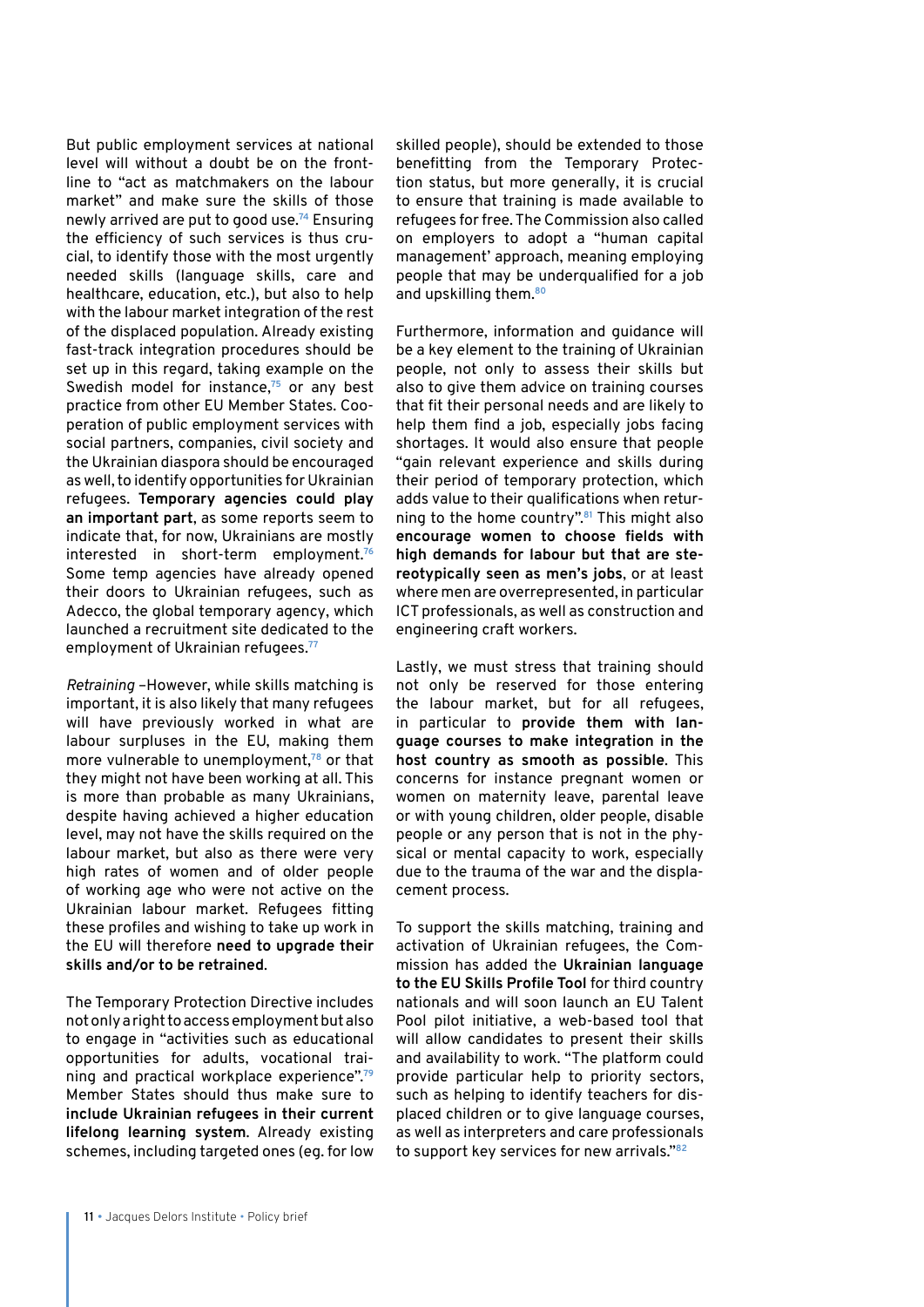#### I **TACKLING THE DEMOGRAPHY CHALLENGE**

In addition to potentially alleviating the EU's labour shortages, the arrival of Ukrainians in the EU may help with the bloc's demography challenge.

Indeed, **Europe's population is getting older**. Today, the median age of the EU-27 population is about 44 years old –it was 38 years old in 2001– and 20% of the population is aged above 65. The working age population (20-64) amounts to 59% of the entire population. Projections for 2070 show that we could reach a median age of 49 and 30% of people aged over 60, while only half (51%) of the population would be of working age.**<sup>83</sup>** On the other hand, the share of young people (0-19) in the EU was 20% in 2020, a decrease of 3 percentage points (p.p.) since 2001. Ithough the natural population change Looking at Member States receiving the bulk been in the negative in the EU since of Ukrainian refugees (border countries, like  $\hskip 10pt \pmod{5}$ , Europe has long been a c Poland and Romania, as well as other countries, which, relative to their size, are under pressure, like Austria and Cyprus), we see there were 23.7 million third country n that, while most of them seem to be perfor-  $\;$  nals in the EU-27 population, represe ming better than the EU average, for some of  $\,$  5.3% of the population. $\,^{\mathrm{87}}$  The lowest sh them, the situation seems to be deteriorating third country nationals in the EU are f very fast. Romania has for instance recorded very fast. Nomality has for instance recorded this ridigary, i olding, Nomality and Slov<br>an increase in its population's median age of the lattery impacted by the arrival of Ukra are mored by the proportion of median declining to the mean of the annual of ontal around 8.6 p.p. since 2001 (5.7 p.p. for the EU for refugees. as a whole), although it ranks well compared to diminish to diminish to diminish to diminish to an analysis. 5% reduction compared to the current value.

to the other Member States taking only into account data from 2021. Similarly, Cyprus, Poland and Slovakia, all very good performers for the indicators mentioned above, actually suffered some the highest declines in the share of 0–19-year-olds in their population since 2001. **Poland, Slovakia and Czechia also recorded some of the starkest increases in the share of people over 60**  during the same period.**<sup>84</sup>**

The ageing of Europe's population comes from an increasing life expectancy and low birth rates. In 2019, the average number of childbirths per woman was 1.53, well below the level required to keep the population size constant in the absence of migration (2.1).**<sup>85</sup>** Cyprus, Poland and Austria all ranked -19) in the EU was 20% in 2020, a decrease below the EU average in 2019. However, even though the natural population change has been in the negative in the EU since 2012 (see Figure 5), Europe has long been a continent of net immigration, meaning than more people moved into the EU than left.**<sup>86</sup>** In 2021, there were 23.7 million third country nationals in the EU-27 population, representing 5.3% of the population.**<sup>87</sup>** The lowest share of third country nationals in the EU are found in Hungary, Poland, Romania and Slovakia, all very impacted by the arrival of Ukrainian refugees.

**FIGURE 5.** Population change by component, EU-27, 1960-2070 (Observed and projected annual crude **Figure 31** change by component, EU-27, 1960-2070 (Observates, per 1000 persons)



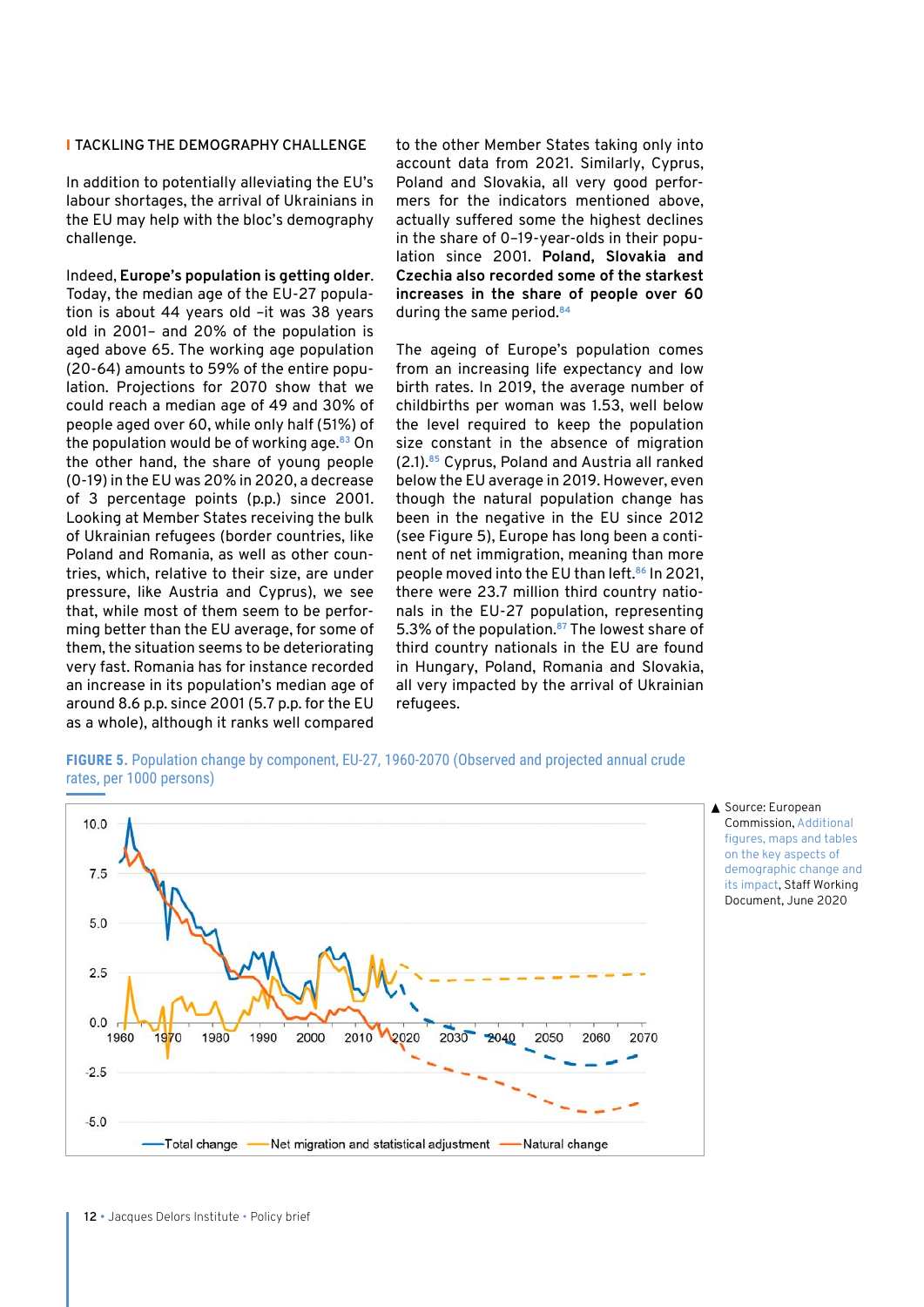**While net migration has safeguarded the EU's overall population growth so far, it is projected that this might no longer be the case in less than 10 years** (see Figure 5) and that the EU population would diminish to 424 million persons by 2070, a 5% reduction compared to the current value.**<sup>88</sup> Encouraging the migration of third country nationals will thus be a key issue for the EU** over the next decade, and all the more so since non-nationals tend to be younger than the national population, with a median age of 36 compared to 44 in the EU. In the case of Ukrainian refugees, little is known about their socio-demographic or socioeconomic 'characteristics' yet. While the high number of children among them is certain (around 1.8 million according to UNICEF),**<sup>89</sup>** the number of senior citizens has not been assessed. However, some studies have shown that "age, and the attachment to home that comes with it, influences people's desire to return to their home country, making it more likely that older people will return".**<sup>90</sup>** But this will also depend on how long the war stretches on.

In sum, the arrival of newcomers on the EU labour market can be seen as an opportunity to address labour shortages and tackle the challenge that is the EU's ageing population. On top of all the pre-requisites outlined in this paper before Ukrainians should access the job market, the EU and its Member States have a responsibility to **ensure equal treatment of Ukrainian refugees on the labour market**, especially in terms of pay and working conditions (incl. working hours, health and safety standards, leave entitlement, etc.). They should also pay a particular attention to the **risk of undeclared work and labour exploitation, especially for domestic workers**, made up mostly of migrant women,**<sup>91</sup>** as they are at heightened risk of exploitation and abuse, sometimes even subjected to the most severe forms of labour exploitation, equalling slavery, servitude and forced labour, often fostered by a complete lack of monitoring.**<sup>92</sup>** States and companies should also guarantee continued mental health support, for instance as part of a firm's occupational health and safety prevention programs, and employers should be encouraged to offer more flexibles working arrangements, considering the likely high number of single parents with caring responsibilities.

Lastly, while working is indeed a factor of integration for migrants and refugees, host countries should not undermine **the role of other non-salaried activities in this regard, such as volunteering, sports and cultural activities**, and more generally, engaging with the Ukrainian diaspora already present before the war to prevent social exclusion and facilitate integration through one's own network.

#### **Conclusion**

As the situation in Ukraine remains very uncertain, so does the impact of the arrival of Ukrainian refugees in the EU. Fulfilling over several months the immediate and most urgent needs of millions of people, a figure that has not stopped growing since the beginning of the war, demands considerable resources, a part of which the EU and its Member States have already managed to mobilise. Ensuring the smooth integration of hundreds of thousands of people, or even millions, within a handful of EU countries in the long haul, even beyond the 3-year maximum provided by the EU's Temporary Protection status, is another matter altogether. Member States will need to improve their social services' capacity, including healthcare, public employment services, education and training systems, childcare services, their housing system, etc. and design policies accordingly. But, **as refugees become permanent resident, the long-term economic benefits greatly outweigh the initial costs**, **<sup>93</sup>** and, as highlighted in this paper, **can even bring additional gains, to fill labour shortages in the host countries and to help support an ageing population**.

While these findings apply to the Ukrainians, due to the context of the war and the scale of the arrivals, they are also true for all refugees, coming from Europe or not. Refugees continued to face pushbacks at European borders in 2021, endangering their lives and undermining fundamental human rights,**<sup>94</sup>** and were not provided with basic needs, such as accommodation, or other minimum reception standards. Such human rights violations need to be addressed urgently. Looking ahead, **the EU must end its double standard regarding refugees fleeing wars**, conflicts, or persecutions from other parts of the world. While turning back time is impossible, the EU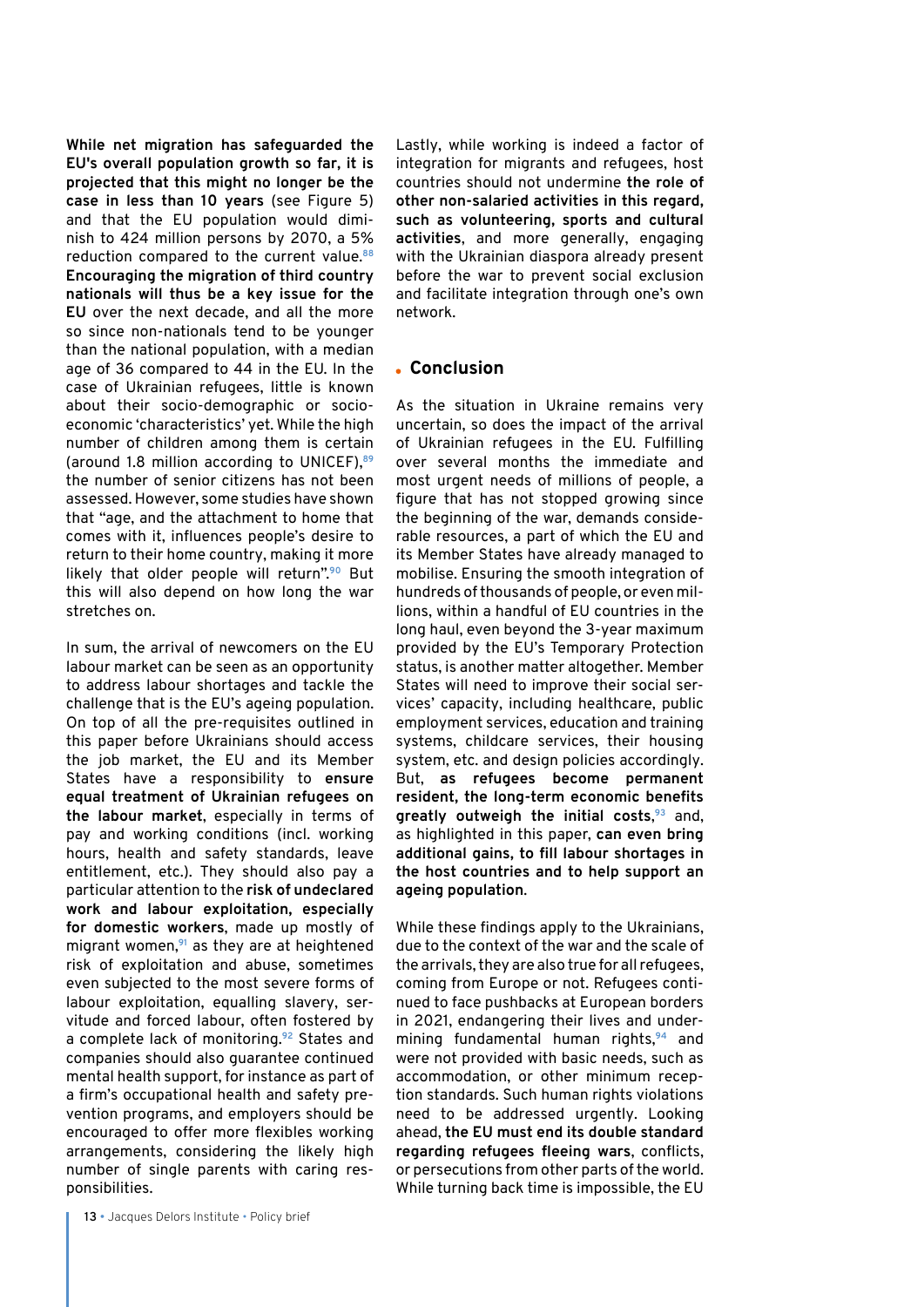should, in the future, activate the Temporary Protection Directive when faced with a mass influx of displaced persons, as well as reform its Migration and Asylum policies, from adopting measures focusing almost exclusively

on return policies, security and the reinforcement of its external borders, to building a true European protection area.**<sup>95</sup>** The EU's dignity and its future are at stake.

#### **References**

- **1** At least 13 million are estimated to be stranded in affected areas or unable to leave due to heightened security risks, destruction of bridges and roads, as well as lack of resources or information on where to find safety and accommodation. Source: UNHCR (2022), [A month since the start of the war, almost](https://www.unhcr.org/news/briefing/2022/3/623da5894/month-since-start-war-quarter-ukraines-population-displaced.html)  [a quarter of Ukraine's population are displaced](https://www.unhcr.org/news/briefing/2022/3/623da5894/month-since-start-war-quarter-ukraines-population-displaced.html), 25 March.
- **2** UNHCR (2022), [Ukraine situation: Flash Update #7](https://data2.unhcr.org/en/documents/details/91900), 6 April.
- **3** Internal Displacement Monitoring Centre (2022), Conflict in Ukraine: What do we know about the internal displacement situation so far?, 31 March.
- **4** EUobserver (2022), [EU index identifies Poland,](https://euobserver.com/migration/154557)  [Austria as needing refugee aid, 23 March.](https://euobserver.com/migration/154557)
- **5** Eurostat, Asylum and first-time asylum applicants annual aggregated data (rounded).
- **6** European Commission (2022), [Temporary](https://ec.europa.eu/home-affairs/policies/migration-and-asylum/common-european-asylum-system/temporary-protection_en)  [Protection](https://ec.europa.eu/home-affairs/policies/migration-and-asylum/common-european-asylum-system/temporary-protection_en), March.
- **7** European Parliament's Committee on Women's Rights and Gender Equality (2022), [Exchange of](https://multimedia.europarl.europa.eu/en/webstreaming/committee-on-women-s-rights-and-gender-equality_20220329-1600-COMMITTEE-FEMM)  [views with Commissioner for Home Affairs, Ylva](https://multimedia.europarl.europa.eu/en/webstreaming/committee-on-women-s-rights-and-gender-equality_20220329-1600-COMMITTEE-FEMM)  [Johansson, on the situation of women refugees from](https://multimedia.europarl.europa.eu/en/webstreaming/committee-on-women-s-rights-and-gender-equality_20220329-1600-COMMITTEE-FEMM)  [Ukraine](https://multimedia.europarl.europa.eu/en/webstreaming/committee-on-women-s-rights-and-gender-equality_20220329-1600-COMMITTEE-FEMM), 29 March.
- **8** European Parliament and Council (2022), [Regulation](https://eur-lex.europa.eu/legal-content/EN/TXT/PDF/?uri=CELEX:32022R0562&from=EN)  [\(EU\) 2022/562 of 6 April 2022 amending](https://eur-lex.europa.eu/legal-content/EN/TXT/PDF/?uri=CELEX:32022R0562&from=EN)  [Regulations \(EU\) No 1303/2013 and \(EU\) No](https://eur-lex.europa.eu/legal-content/EN/TXT/PDF/?uri=CELEX:32022R0562&from=EN)  [223/201](https://eur-lex.europa.eu/legal-content/EN/TXT/PDF/?uri=CELEX:32022R0562&from=EN), Official Journal of the European Union, 8 April.
- **9** European Commission (2022), [Stand Up For Ukraine:](https://ec.europa.eu/commission/presscorner/detail/en/IP_22_2382)  [€9.1 billion pledged in support of internally displaced](https://ec.europa.eu/commission/presscorner/detail/en/IP_22_2382)  [and refugees](https://ec.europa.eu/commission/presscorner/detail/en/IP_22_2382), Press release, 9 April.
- **10** Euronews (2022), [Going home to war: Why are more](https://www.euronews.com/my-europe/2022/03/30/going-home-to-war-why-are-more-ukrainian-refugees-now-turning-back-from-poland)  [Ukrainian refugees now turning back from Poland?](https://www.euronews.com/my-europe/2022/03/30/going-home-to-war-why-are-more-ukrainian-refugees-now-turning-back-from-poland), 30 March.
- **11** Council (2022), [Extraordinary meeting of the Justice](https://www.consilium.europa.eu/en/meetings/jha/2022/03/28/)  [and Home Affairs Council](https://www.consilium.europa.eu/en/meetings/jha/2022/03/28/), 28 March.
- **12** European Commission (2022), [Ukraine: EU steps](https://ec.europa.eu/commission/presscorner/detail/en/ip_22_1610)  [up solidarity with those fleeing war](https://ec.europa.eu/commission/presscorner/detail/en/ip_22_1610), Press release, 8 March.
- **13** European Commission (2022), [The 10-Point Plan](https://ec.europa.eu/home-affairs/10-point-plan-stronger-european-coordination-welcoming-people-fleeing-war-ukraine_en)  [for stronger European coordination on welcoming](https://ec.europa.eu/home-affairs/10-point-plan-stronger-european-coordination-welcoming-people-fleeing-war-ukraine_en)  [people fleeing the war from Ukraine,](https://ec.europa.eu/home-affairs/10-point-plan-stronger-european-coordination-welcoming-people-fleeing-war-ukraine_en) 31 March.
- **14** Jérôme Vignon (2022), [Réfugiés ukrainiens : accueil](https://www.youtube.com/watch?v=2rtGgWmco8s)  [en Europe et impact sur la politique migratoire](https://www.youtube.com/watch?v=2rtGgWmco8s)  [?](https://www.youtube.com/watch?v=2rtGgWmco8s), Euroquestions #34, Jacques Delors Institute, 16 March.
- **15** Eurostat (2021), [All valid permits by reason, length of](https://ec.europa.eu/eurostat/databrowser/view/MIGR_RESVALID__custom_2505348/default/table?lang=en)  [validity and citizenship on 31 December of each year](https://ec.europa.eu/eurostat/databrowser/view/MIGR_RESVALID__custom_2505348/default/table?lang=en), 26 November.
- **16** *Ibid*.
- **17** Jerzy Pieńkowski, European Commission's Directorate-General for Economic and Financial Affairs (2020), [The Impact of Labour Migration](https://ec.europa.eu/info/sites/default/files/economy-finance/dp123_en.pdf)  [on the Ukrainian Economy](https://ec.europa.eu/info/sites/default/files/economy-finance/dp123_en.pdf), European Economy Discussion Papers, April.
- **18** *Ibid*.

**19** Eurostat (2021), [All valid permits by reason, length of](https://ec.europa.eu/eurostat/databrowser/view/MIGR_RESVALID__custom_2505348/default/table?lang=en)  [validity and citizenship on 31 December of each year,](https://ec.europa.eu/eurostat/databrowser/view/MIGR_RESVALID__custom_2505348/default/table?lang=en) 26 November.

- **20**Hanne Beirens (2022), [Is Europe Prepared for a](https://www.migrationpolicy.org/news/europe-prepared-possible-large-scale-ukrainian-displacement-crisis)  [Possible Large-Scale Ukrainian Displacement Crisis?](https://www.migrationpolicy.org/news/europe-prepared-possible-large-scale-ukrainian-displacement-crisis), Migration Policy Institute, February.
- **21** Eurostat (2021), [All valid permits by reason, length of](https://ec.europa.eu/eurostat/databrowser/view/MIGR_RESVALID__custom_2505348/default/table?lang=en)  [validity and citizenship on 31 December of each year,](https://ec.europa.eu/eurostat/databrowser/view/MIGR_RESVALID__custom_2505348/default/table?lang=en) 26 November.
- **22** Eurostat (2021), [Top 5 countries whose citizens](https://ec.europa.eu/eurostat/statistics-explained/index.php?title=Residence_permits_-_statistics_on_first_permits_issued_during_the_year)  [received a first resident permit in 2020, by EU](https://ec.europa.eu/eurostat/statistics-explained/index.php?title=Residence_permits_-_statistics_on_first_permits_issued_during_the_year)  [Member State](https://ec.europa.eu/eurostat/statistics-explained/index.php?title=Residence_permits_-_statistics_on_first_permits_issued_during_the_year), September.
- **23** The only exception being Italy, where 70% was women, due to high demands of care and domestic workers in the 1990s and 2000s. Source: Jerzy Pieńkowski (2020), *[Op. Cit](https://ec.europa.eu/info/sites/default/files/economy-finance/dp123_en.pdf)*.
- **24**Jerzy Pieńkowski (2020), *[Op. Cit](https://ec.europa.eu/info/sites/default/files/economy-finance/dp123_en.pdf)*.
- **25** *Ibid*.
- **26** European Parliament's FEMM Committee (2022), *[Op. Cit](https://multimedia.europarl.europa.eu/en/webstreaming/committee-on-women-s-rights-and-gender-equality_20220329-1600-COMMITTEE-FEMM)*.
- **27** ICMPD (2022), [Getting Ukrainian refugees into](https://www.icmpd.org/blog/2022/getting-ukrainian-refugees-into-work-the-importance-of-early-competence-checks)  [work: The importance of early competence checks,](https://www.icmpd.org/blog/2022/getting-ukrainian-refugees-into-work-the-importance-of-early-competence-checks) 28 March.
- **28** Council (2022), [Employment, Social Policy, Health](https://www.consilium.europa.eu/en/meetings/epsco/2022/03/29)  [and Consumer Affairs Council \(Health\)](https://www.consilium.europa.eu/en/meetings/epsco/2022/03/29), 29 March. **29** *Ibid*.
- **30**European Parliament's FEMM Committee (2022), *[Op. Cit](https://multimedia.europarl.europa.eu/en/webstreaming/committee-on-women-s-rights-and-gender-equality_20220329-1600-COMMITTEE-FEMM)*.
- **31** Agence Europe (2022), [Europol deploys teams to](https://agenceurope.eu/en/bulletin/article/12924/10)  [Ukraine's borders](https://agenceurope.eu/en/bulletin/article/12924/10), 1 April.
- **32** Agence Europe (2022), [Member States commit to](https://agenceurope.eu/en/bulletin/article/12920/1)  [better information on movements in EU of refugees](https://agenceurope.eu/en/bulletin/article/12920/1)  [fleeing Ukraine,](https://agenceurope.eu/en/bulletin/article/12920/1) 28 March.
- **33** European Federation of National Organisations Working with the Homeless (2022), [FEANTSA](https://www.feantsa.org/en/feantsa-position/2022/03/14/feantsa-position-feantsa-members-call-for-a-swift-reception-of-refugees-from-ukraine)  [Members call for a swift reception of refugees from](https://www.feantsa.org/en/feantsa-position/2022/03/14/feantsa-position-feantsa-members-call-for-a-swift-reception-of-refugees-from-ukraine)  [Ukraine](https://www.feantsa.org/en/feantsa-position/2022/03/14/feantsa-position-feantsa-members-call-for-a-swift-reception-of-refugees-from-ukraine), 14 March.
- **34** European Commission (2022), [Commission](https://eur-lex.europa.eu/legal-content/EN/TXT/HTML/?uri=CELEX:32022H0554)  [Recommendation \(EU\) 2022/554 of 5 April 2022](https://eur-lex.europa.eu/legal-content/EN/TXT/HTML/?uri=CELEX:32022H0554)  [on the recognition of qualifications for people fleeing](https://eur-lex.europa.eu/legal-content/EN/TXT/HTML/?uri=CELEX:32022H0554)  [Russia's invasion of Ukraine](https://eur-lex.europa.eu/legal-content/EN/TXT/HTML/?uri=CELEX:32022H0554), Official Journal of the EU, 6 April.
- **35** ThefirstNews (2022), [Polish education system](https://www.thefirstnews.com/article/polish-education-system-absorbs-over-130000-students-from-ukraine-29195)  [absorbs over 130,000 students from Ukraine](https://www.thefirstnews.com/article/polish-education-system-absorbs-over-130000-students-from-ukraine-29195), March.
- **36** European Commission (2022), [Measures in support](https://education.ec.europa.eu/ga/node/2027)  [of pupils and educational staff fleeing Ukraine](https://education.ec.europa.eu/ga/node/2027)  [following the Russian invasion](https://education.ec.europa.eu/ga/node/2027), 17 March.
- **37** European Commission (2021), [Green paper on](https://ec.europa.eu/info/sites/default/files/1_en_act_part1_v8_0.pdf)  [ageing: Fostering solidarity and responsibility](https://ec.europa.eu/info/sites/default/files/1_en_act_part1_v8_0.pdf)  [between generations](https://ec.europa.eu/info/sites/default/files/1_en_act_part1_v8_0.pdf), COM(2021) 50 final, 27 January.
- **38** European Commission (2022), [Communication](https://eur-lex.europa.eu/legal-content/EN/TXT/HTML/?uri=CELEX:52022DC0131)  ['Welcoming those fleeing war in Ukraine: Readying](https://eur-lex.europa.eu/legal-content/EN/TXT/HTML/?uri=CELEX:52022DC0131)  [Europe to meet the needs'](https://eur-lex.europa.eu/legal-content/EN/TXT/HTML/?uri=CELEX:52022DC0131), COM(2022) 131 final, 23 March.
- **39** OECD (2022), [Economic and Social Impacts and](https://www.oecd-ilibrary.org/sites/4181d61b-en/index.html?itemId=/content/publication/4181d61b-en)  [Policy Implications of the War in Ukraine,](https://www.oecd-ilibrary.org/sites/4181d61b-en/index.html?itemId=/content/publication/4181d61b-en) 15 March.

14 · Jacques Delors Institute · Policy brief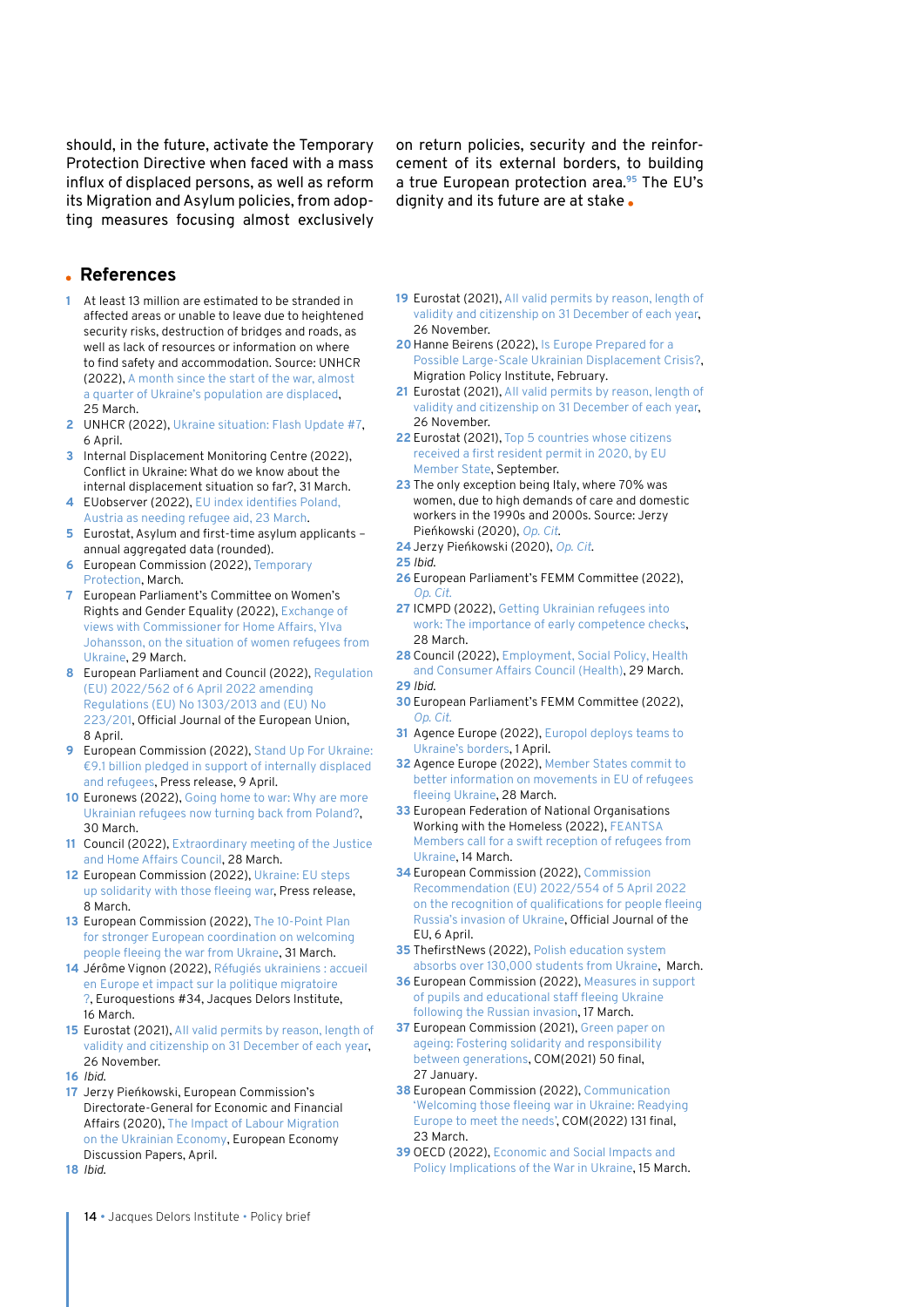- **40**Eulalia Rubio (2022), What the EU budget can do and cannot do in response to the Russian's war in Ukraine, Jacques Delors Institute, April [upcoming]. **41** *Ibid*.
- **42**Euractiv (2022), [EU funds to help Ukraine refugees](https://www.euractiv.com/section/europe-s-east/news/eu-funds-to-help-refugees-are-insufficient-frontline-countries-warn/)  [are insufficient, frontline countries warn,](https://www.euractiv.com/section/europe-s-east/news/eu-funds-to-help-refugees-are-insufficient-frontline-countries-warn/) 8 April.
- **43** Eulalia Rubio (2022), *Op. Cit*.
- **44**European Commission (2022), [Communication](https://eur-lex.europa.eu/legal-content/EN/TXT/HTML/?uri=CELEX:52022DC0131)  ['Welcoming those fleeing war in Ukraine: Readying](https://eur-lex.europa.eu/legal-content/EN/TXT/HTML/?uri=CELEX:52022DC0131)  [Europe to meet the needs'](https://eur-lex.europa.eu/legal-content/EN/TXT/HTML/?uri=CELEX:52022DC0131), *Op. Cit*.
- **45** State Statistics Service of Ukraine, [Employed](http://www.ukrstat.gov.ua/)  [population in 2021, by age group, sex and place of](http://www.ukrstat.gov.ua/)  [residence.](http://www.ukrstat.gov.ua/)
- **46**International Labour Organization (2020), [Decent](https://www.ilo.org/budapest/what-we-do/decent-work-country-programmes/WCMS_774454/lang--en/index.htm)  [work country programme Ukraine 2020-2024](https://www.ilo.org/budapest/what-we-do/decent-work-country-programmes/WCMS_774454/lang--en/index.htm).
- **47** *Ibid*.
- **48**State Statistics Service of Ukraine, [Unemployed](http://www.ukrstat.gov.ua/)  [population in 2021, by age group, sex and place of](http://www.ukrstat.gov.ua/)  [residence.](http://www.ukrstat.gov.ua/)
- **49**[CARE](https://data2.unhcr.org/en/documents/download/91554) International (2022), [Ukraine Rapid Gender](https://data2.unhcr.org/en/documents/details/91554)  [Analysis \(with recommendations for neighboring](https://data2.unhcr.org/en/documents/details/91554)  [countries\)](https://data2.unhcr.org/en/documents/details/91554), March.
- **50**Jerzy Pieńkowski (2020), *[Op. Cit](https://ec.europa.eu/info/sites/default/files/economy-finance/dp123_en.pdf)*.
- **51** European Training Foundation (2020), [Ukraine](https://www.etf.europa.eu/sites/default/files/document/Countr%20yFiche%202020%20Ukraine%20-%20Education_%20Training%20and%20Employment%20Developments.pdf)  [Education, Training and Employment Developments](https://www.etf.europa.eu/sites/default/files/document/Countr%20yFiche%202020%20Ukraine%20-%20Education_%20Training%20and%20Employment%20Developments.pdf). **52** ILO (2020), *[Op Cit](https://www.ilo.org/budapest/what-we-do/decent-work-country-programmes/WCMS_774454/lang--en/index.htm)*.
- **53** *Ibid*.
- **54**[CARE](https://data2.unhcr.org/en/documents/download/91554) International (2022), *[Op. Cit](https://data2.unhcr.org/en/documents/details/91554)*.
- **55** *Ibid*.
- **56** Eurofound and Cedefop (2020), [European Company](https://www.eurofound.europa.eu/publications/flagship-report/2020/european-company-survey-2019-workplace-practices-unlocking-employee-potential)  [Survey 2019: Workplace practices unlocking](https://www.eurofound.europa.eu/publications/flagship-report/2020/european-company-survey-2019-workplace-practices-unlocking-employee-potential)  [employee potential,](https://www.eurofound.europa.eu/publications/flagship-report/2020/european-company-survey-2019-workplace-practices-unlocking-employee-potential) European Company Survey 2019 series.
- **57** European Investment Bank (2021), [EIB Investment](https://www.eib.org/attachments/publications/eibis_2021_european_union_en.pdf)  [Survey 2021: European Union overview](https://www.eib.org/attachments/publications/eibis_2021_european_union_en.pdf).
- **58** ELA (2021), [Report on Labour Shortages and](https://www.ela.europa.eu/sites/default/files/2021-12/2021%20Labour%20shortages%20%20surpluses%20report.pdf)  [Surpluses](https://www.ela.europa.eu/sites/default/files/2021-12/2021%20Labour%20shortages%20%20surpluses%20report.pdf), November.
- **59** According to the report, "Of the 27 million employed in the 28 most widespread shortage occupations in 2020, 8 million (29%) were female. This compares to a female share in all occupations of 46%. The female share would be significantly lower were it not for the presence of five healthcare occupations which together provide employment for almost 7 million females." Source: ELA (2021), [Op. Cit.](https://www.ela.europa.eu/sites/default/files/2021-12/2021%20Labour%20shortages%20%20surpluses%20report.pdf)
- **60**ELA (2021), *[Op. Cit](https://www.ela.europa.eu/sites/default/files/2021-12/2021%20Labour%20shortages%20%20surpluses%20report.pdf)*.
- **61** *Ibid*.
- **62** These include not only border countries (Poland, Romania, Slovakia, the Czech Republic and Hungary) but also other countries under pressure as identified by the EU Index.
- **63** As defined by the International Standard Classification of Occupations, 2008 (ISCO-08). Subgroups and minor groups are listed [here](https://www.ilo.org/public/english/bureau/stat/isco/docs/resol08.pdf).
- **64**ELA (2021), *[Op. Cit](https://www.ela.europa.eu/sites/default/files/2021-12/2021%20Labour%20shortages%20%20surpluses%20report.pdf)*.
- **65** *Ibid*.
- **66** European Commission (2021), [Green paper on](https://ec.europa.eu/info/sites/default/files/1_en_act_part1_v8_0.pdf)  [ageing: Fostering solidarity and responsibility](https://ec.europa.eu/info/sites/default/files/1_en_act_part1_v8_0.pdf)  [between generations,](https://ec.europa.eu/info/sites/default/files/1_en_act_part1_v8_0.pdf) *Op. Cit*.
- **67** European Commission (2020), [Action plan on](https://eur-lex.europa.eu/legal-content/EN/TXT/PDF/?uri=CELEX:52020DC0758&from=EN)  [Integration and Inclusion 2021-2027](https://eur-lex.europa.eu/legal-content/EN/TXT/PDF/?uri=CELEX:52020DC0758&from=EN), COM(2020) 758 final, 24 November.
- **68** European Training Foundation (2020), *[Op. Cit](https://www.etf.europa.eu/sites/default/files/document/Countr%20yFiche%202020%20Ukraine%20-%20Education_%20Training%20and%20Employment%20Developments.pdf)*.
- **69** European Commission (2022), [Recommendation on](https://eur-lex.europa.eu/legal-content/EN/TXT/HTML/?uri=CELEX:32022H0554)  [the recognition of qualifications for people fleeing](https://eur-lex.europa.eu/legal-content/EN/TXT/HTML/?uri=CELEX:32022H0554)  [Russia's invasion of Ukraine](https://eur-lex.europa.eu/legal-content/EN/TXT/HTML/?uri=CELEX:32022H0554), *Op. Cit*.
- **70** European Training Foundation (2020), *[Op. Cit](https://www.etf.europa.eu/sites/default/files/document/Countr%20yFiche%202020%20Ukraine%20-%20Education_%20Training%20and%20Employment%20Developments.pdf)*.
- **71** European Commission (2022), [Recommendation on](https://eur-lex.europa.eu/legal-content/EN/TXT/HTML/?uri=CELEX:32022H0554)  [the recognition of qualifications for people fleeing](https://eur-lex.europa.eu/legal-content/EN/TXT/HTML/?uri=CELEX:32022H0554)  [Russia's invasion of Ukraine,](https://eur-lex.europa.eu/legal-content/EN/TXT/HTML/?uri=CELEX:32022H0554) *Op. Cit*.
- **72** For instance, not only do women represent only about a quarter of the IT industry in Ukraine (and they work for the most part in non-technical positions), but many have continued working from abroad or from 'safe' locations in Ukraine. It is thus very unlikely that Ukrainian refugees contribute to reducing EU labour shortages in this field. Source: Computerworld (2022), [Ukrainian IT industry says](https://www.computerworld.com/article/3655933/ukrainian-it-industry-says-it-s-still-open-for-business.html)  [it's still open for business](https://www.computerworld.com/article/3655933/ukrainian-it-industry-says-it-s-still-open-for-business.html), 31 March, & Centre for Economic Strategy (2021), [How much will girls](https://ces.org.ua/en/benefit-from-the-increase-in-girls-involvement-in-it-en/)  [benefit from studying Computer Sciences?](https://ces.org.ua/en/benefit-from-the-increase-in-girls-involvement-in-it-en/), 14 June.
- **73** "The language barrier should not be an obstacle to treating those people as soon as possible to mitigate the damage. Where direct oral communication is crucial for trust-building and successful treatment, Ukrainian-speaking professionals could provide the necessary service." European Commission (2022), [Recommendation on the recognition of qualifications](https://eur-lex.europa.eu/legal-content/EN/TXT/HTML/?uri=CELEX:32022H0554)  [for people fleeing Russia's invasion of Ukraine](https://eur-lex.europa.eu/legal-content/EN/TXT/HTML/?uri=CELEX:32022H0554), *Op. Cit*.

**74** *Ibid*.

- **75** European Commission (2017), [Swedish Public](https://ec.europa.eu/migrant-integration/library-document/swedish-public-employment-services-status-report-work-fast-tracks_en)  [Employment Service's status report of the work with](https://ec.europa.eu/migrant-integration/library-document/swedish-public-employment-services-status-report-work-fast-tracks_en)  ['fast tracks'](https://ec.europa.eu/migrant-integration/library-document/swedish-public-employment-services-status-report-work-fast-tracks_en), 24 May.
- **76** Radio Prague International (2022), [Labour survey:](https://english.radio.cz/labour-survey-ukrainian-refugees-mainly-interested-short-term-jobs-8745213)  [Ukrainian refugees mainly interested in short-term](https://english.radio.cz/labour-survey-ukrainian-refugees-mainly-interested-short-term-jobs-8745213)  [jobs](https://english.radio.cz/labour-survey-ukrainian-refugees-mainly-interested-short-term-jobs-8745213), 18 March.
- **77** The New York Times (2022), [Fleeing War in Ukraine,](https://www.nytimes.com/2022/03/21/business/refugees-ukraine-jobs.html)  [They're Met With Employers Offering Paychecks](https://www.nytimes.com/2022/03/21/business/refugees-ukraine-jobs.html), 21 March.
- **78** ELA (2021), *[Op. Cit](https://www.ela.europa.eu/sites/default/files/2021-12/2021%20Labour%20shortages%20%20surpluses%20report.pdf)*.
- **79** Council (2001), [Council Directive of 20 July 2001 on](https://eur-lex.europa.eu/legal-content/EN/TXT/PDF/?uri=CELEX:32001L0055&from=EN)  [minimum standards for giving temporary protection](https://eur-lex.europa.eu/legal-content/EN/TXT/PDF/?uri=CELEX:32001L0055&from=EN)  [in the event of a mass influx of displaced persons](https://eur-lex.europa.eu/legal-content/EN/TXT/PDF/?uri=CELEX:32001L0055&from=EN), Official Journal of the European Communities, 7 August.
- **80**European Commission (2022), [Communication](https://eur-lex.europa.eu/legal-content/EN/TXT/HTML/?uri=CELEX:52022DC0131)  ['Welcoming those fleeing war in Ukraine: Readying](https://eur-lex.europa.eu/legal-content/EN/TXT/HTML/?uri=CELEX:52022DC0131)  [Europe to meet the needs',](https://eur-lex.europa.eu/legal-content/EN/TXT/HTML/?uri=CELEX:52022DC0131) *Op. Cit*.
- **81** European Commission (2022), [Ukraine: Commission](https://ec.europa.eu/commission/presscorner/detail/en/ip_22_2296)  [helps professionally qualified refugees access jobs in](https://ec.europa.eu/commission/presscorner/detail/en/ip_22_2296)  [the EU](https://ec.europa.eu/commission/presscorner/detail/en/ip_22_2296), Press release, 6 April.
- **82** European Commission (2022), [Communication](https://eur-lex.europa.eu/legal-content/EN/TXT/HTML/?uri=CELEX:52022DC0131)  ['Welcoming those fleeing war in Ukraine: Readying](https://eur-lex.europa.eu/legal-content/EN/TXT/HTML/?uri=CELEX:52022DC0131)  [Europe to meet the needs',](https://eur-lex.europa.eu/legal-content/EN/TXT/HTML/?uri=CELEX:52022DC0131) *Op. Cit*.
- **83** European Commission (2020), [Report on the Impact](https://ec.europa.eu/info/files/report-impact-demographic-change-reader-friendly-version-0_en)  [of Demographic Change](https://ec.europa.eu/info/files/report-impact-demographic-change-reader-friendly-version-0_en), 17 June.
- **84**The share of 0–19-year-olds has decreased by 9.1 p.p. since 2001 in Cyprus, by 7.6 p.p. in Poland, and by 6.8 in Slovakia, compared to an EU average decrease of 3 p.p. The share of people over 60 has increased by 8.9 p.p. in Poland, 8 p.p. in Slovakia and 7.6 p.p. in Czechia, versus 6.2 p.p. on average in the EU. Source: own calculations based on Eurostat data.
- **85** European Commission (2020), [Report on the Impact](https://ec.europa.eu/info/files/report-impact-demographic-change-reader-friendly-version-0_en)  [of Demographic Change](https://ec.europa.eu/info/files/report-impact-demographic-change-reader-friendly-version-0_en), *Op. Cit*.
- **86** Eurostat (2022), [Population change Demographic](https://ec.europa.eu/eurostat/databrowser/view/DEMO_GIND__custom_2466914/default/table?lang=en)  [balance and crude rates at national level](https://ec.europa.eu/eurostat/databrowser/view/DEMO_GIND__custom_2466914/default/table?lang=en), 4 April.
- **87** Eurostat (2022), [Migration and migrant population](https://ec.europa.eu/eurostat/statistics-explained/index.php?title=Migration_and_migrant_population_statistics)  [statistics](https://ec.europa.eu/eurostat/statistics-explained/index.php?title=Migration_and_migrant_population_statistics), March.
- **88** European Commission (2020), [Report on the Impact](https://ec.europa.eu/info/files/report-impact-demographic-change-reader-friendly-version-0_en)  [of Demographic Change](https://ec.europa.eu/info/files/report-impact-demographic-change-reader-friendly-version-0_en), *Op. Cit*.
- **89** UNICEF (2022), [More than half of Ukraine's children](https://www.unicef.org/press-releases/more-half-ukraines-children-displaced-after-one-month-war)  [displaced after one month of war](https://www.unicef.org/press-releases/more-half-ukraines-children-displaced-after-one-month-war), 24 March.